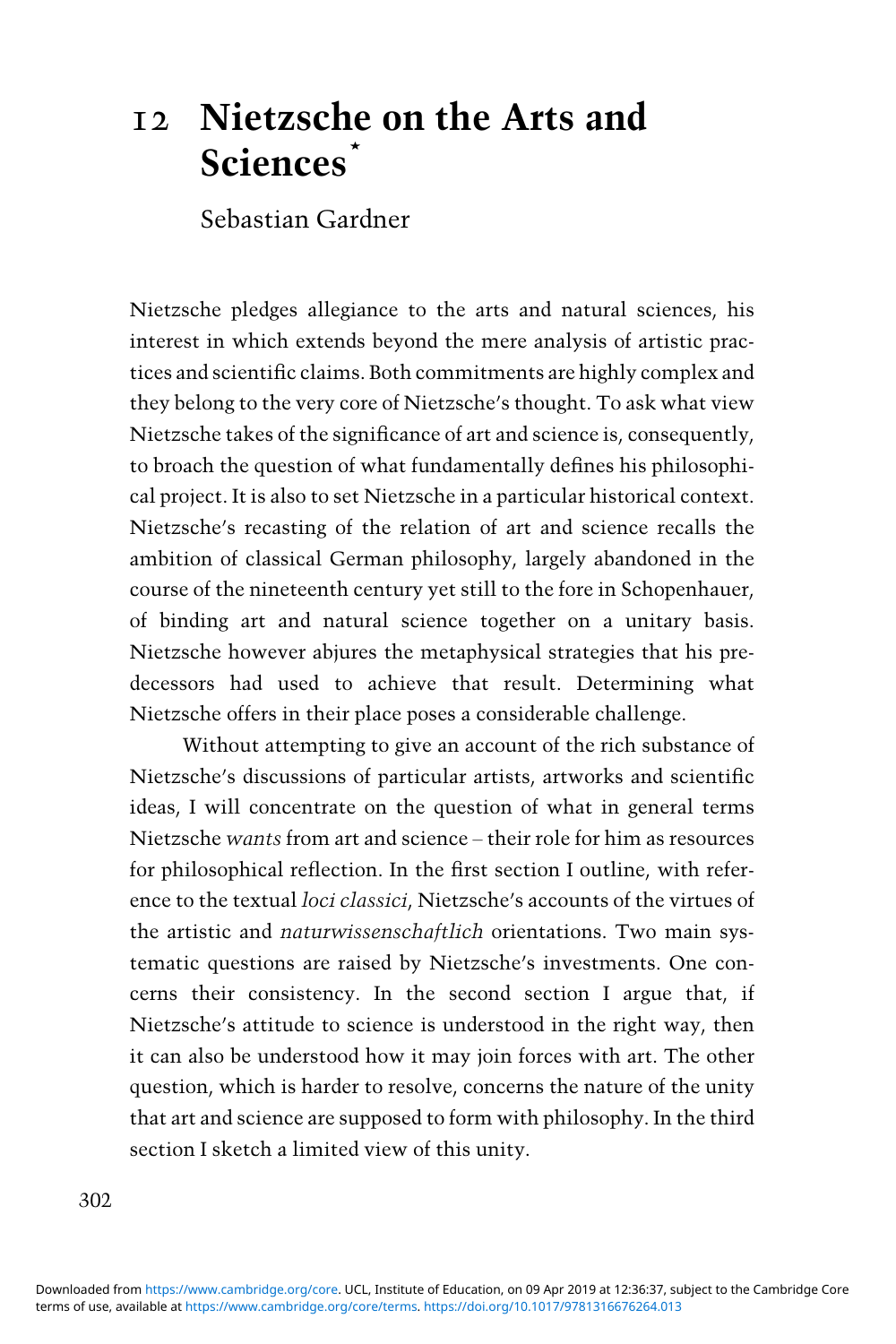## aestheticism in the birth of tragedy and the turn TO SCIENCE IN HUMAN, ALL TOO HUMAN

As regards their relations to artistic and scientific themes – and indeed more generally – Nietzsche's texts invite division into three periods. The first, dominated by art, centres on The Birth of Tragedy (1872) and extends to the last of his Untimely Meditations (1876). The second, sometimes called Nietzsche's positivist phase and defined by Human, All Too Human (1st edition, 1878) and Daybreak (1881), raises dramatically the profile of the natural sciences. The third, which includes all works from The Gay Science (1882) up until the end of his philosophical career, encompasses his fully elaborated assault on the moral world-view and exploration of alternatives to it.

The sequence has been read as showing Nietzsche initially exploring what he discovers to be a blind alley, then in recognition of his errors transferring his loyalties from art to natural science, leaving him free in the works of his full maturity to develop his critique of morality under the aegis of science, albeit with trailing remnants of his youthful aestheticism. I will propose a different picture, according to which the commitment of the first phase is abandoned only in the limited sense that Nietzsche, whilst retaining art as a normative model, ceases to regard it as diagnostically or therapeutically adequate, and the second phase shows his intention to keep the perspectives of art and science simultaneously in play without subordinating either to the other, a stance which he maintains without fundamental alteration throughout his final period.

The Birth of Tragedy elevates art in a manner virtually unprecedented in the history of philosophy. Nietzsche declares that 'only as an aesthetic phenomenon is existence and the world eternally justified'.<sup>1</sup> The difficulties posed by this cryptic assertion begin with the absence from BT of a systematic aesthetics of the traditional sort. The formula that it yields, according to which art in general owes its existence to two primordially distinct forces, the Apollonian and the Dionysian, is reached by concentration on a specific set of problems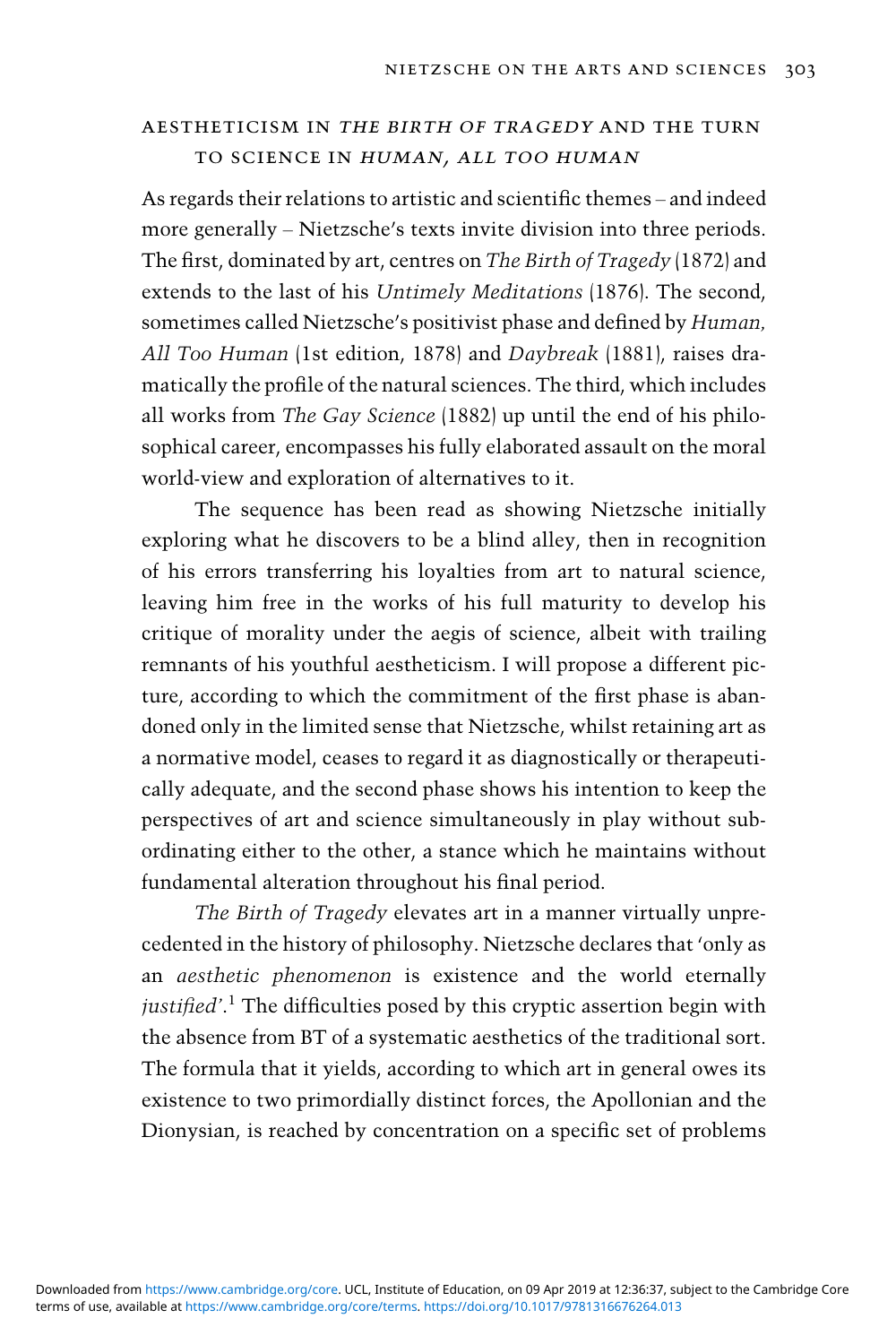posed by Greek tragedy: How did it evolve, what defines its aesthetic effect, and what is its existential meaning?

Nietzsche's answer begins with the natural human capacities for dream and ecstasy, which he supposes can be worked up into two species, forms or modes, of art. These are then paired with a metaphysical opposition borrowed (with modification) from Schopenhauer: the contemplative Apollonian art-impulse delights in the individuated 'world as representation' offered to our senses; the ecstatic Dionysian reaches across this veil of illusion to the underlying undifferentiated 'world as will' – which Nietzsche conceives, contra Schopenhauer, in terms of the joyous creative activity of a divine world-artist. Internalization of each art-mode determines a different experience of the world and form of life.

This aesthetico-metaphysical duality provides Nietzsche with the materials for a historical narrative. Homeric culture, having perfected the Apollonian, found itself abruptly confronted with the Asiatic cult of Dionysus, which challenged its illusionism by exposing the imponderable existential depths that Apollonian culture had sought to conceal. From this opposition came the creative breakthrough: Apollonianism saved itself by entering into fusion with the Dionysian, giving rise to tragedy as found in Aeschylus and Sophocles, in which, as Nietzsche puts it, Dionysus and Apollo each speak the language of the other: the annihilating force of the musical sublime is mediated – focused and held fast, but not neutralized – in the beautiful form of drama, informed by mythic ideation. The supreme goal of all art is thereby attained.2 Tragic culture endures until its foundations are undermined by the new phenomenon of Socratic rationalism.

Nietzsche stakes a strong claim for the contemporary significance of what he has unearthed. Modernity, he asserts, has exhausted its own possibilities, for its defining pursuit of systematic knowledge has been developed to a point where it flatly contradicts the Socratic optimism which originally motivated it. Proof of the incapacity of Wissenschaft to demonstrate the rationality of the real has been furnished by Kant and Schopenhauer. And once their 'victory over the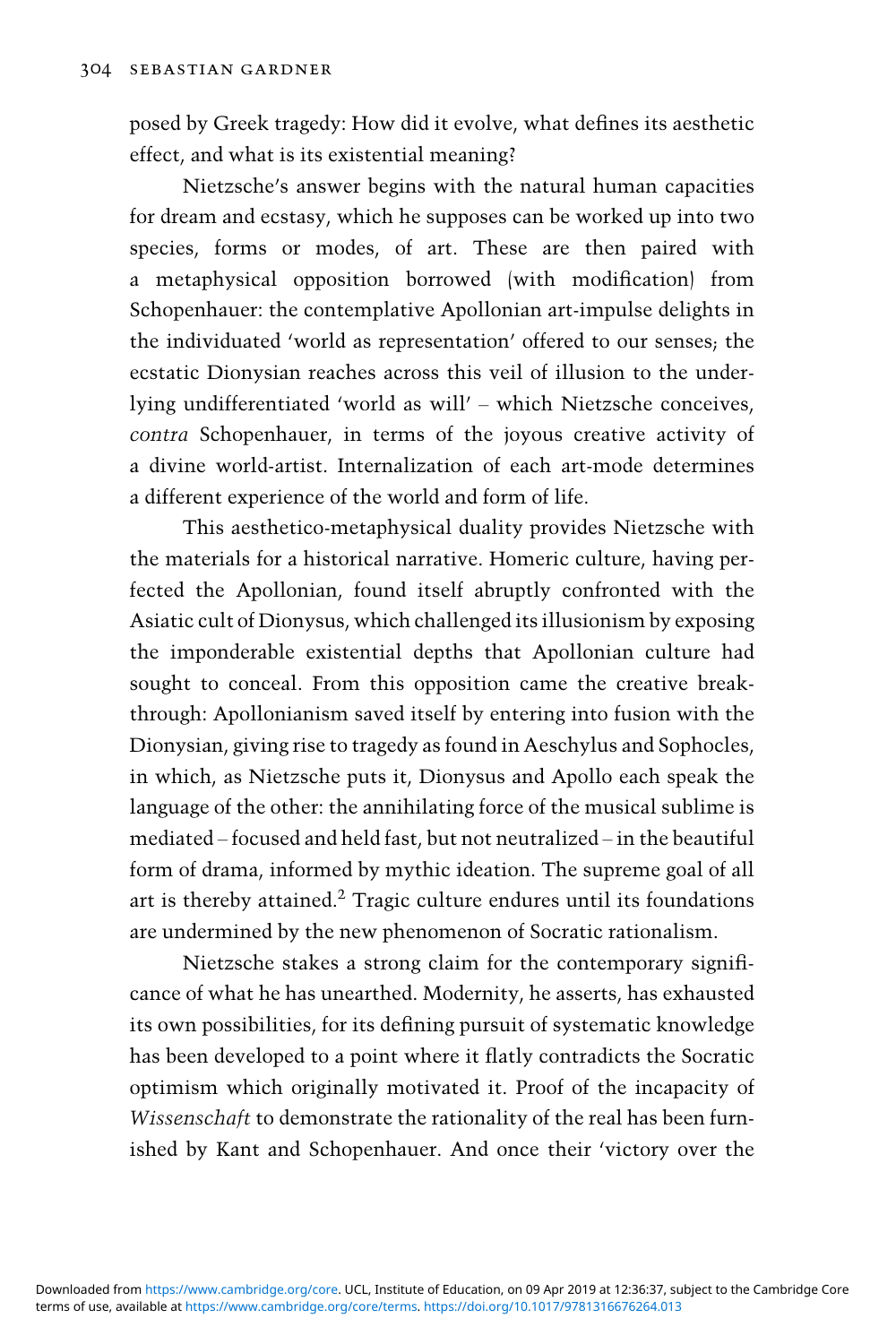optimism which lies hidden in the nature of logic' is acknowledged, $3$  it will be seen that we moderns can advance only by recuperating – in an appropriately post-Socratic form $4$  – the culture and sensibility of tragic, i.e., post-Homeric but pre-Socratic, Greek culture, to which Wagner now gives us access.

The labyrinthine course of the text gives scope for different reconstructions of Nietzsche's aesthetic turn. A very plain understanding of 'aesthetic justification' would take it as an instruction to cultivate an apprehension of the world as having beauty and whatever other aesthetic properties might make it desirable. While this matches some of what Nietzsche later recommends in The Gay Science,<sup>5</sup> it cannot be what BT has in mind, for there Nietzsche consigns the naive practice of merely reshaping surfaces to the pre-tragic era.

Nietzsche's denigration of Wissenschaft in BT, and the artorientation of its revised Schopenhauerian metaphysics, along with its proximity to the radically sceptical 'On Truth and Lies' essay of 1873, combine to encourage the notion that Nietzsche envisages art as possessing para-cognitive, world-creative powers. On this account art is the consummate metaphor, metaphoricity being all that truth can amount to. Unpublished writings of the period testify to the continuity for Nietzsche of art with epistemological themes,<sup>6</sup> and many of Nietzsche's pronouncements at this stage recall Schiller's conception of art as a species of Schein in which a certain vital truth, not otherwise accessible, is contained.

Against such a reading must be set the fact that BT nowhere suggests that art can, as it were, rewrite empirical truth – and more importantly, that it appears firmly committed to the ultimacy of nature as a realm of inexorable necessity, whence the suffering that makes aesthetic justification necessary in the first place. The character of nature, though presumably inherently valuable for the divine world-artist, is for us an independent domain of sheer facticity.

A more plausible interpretation is that aesthetic justification is what we achieve when our stance towards existence mirrors the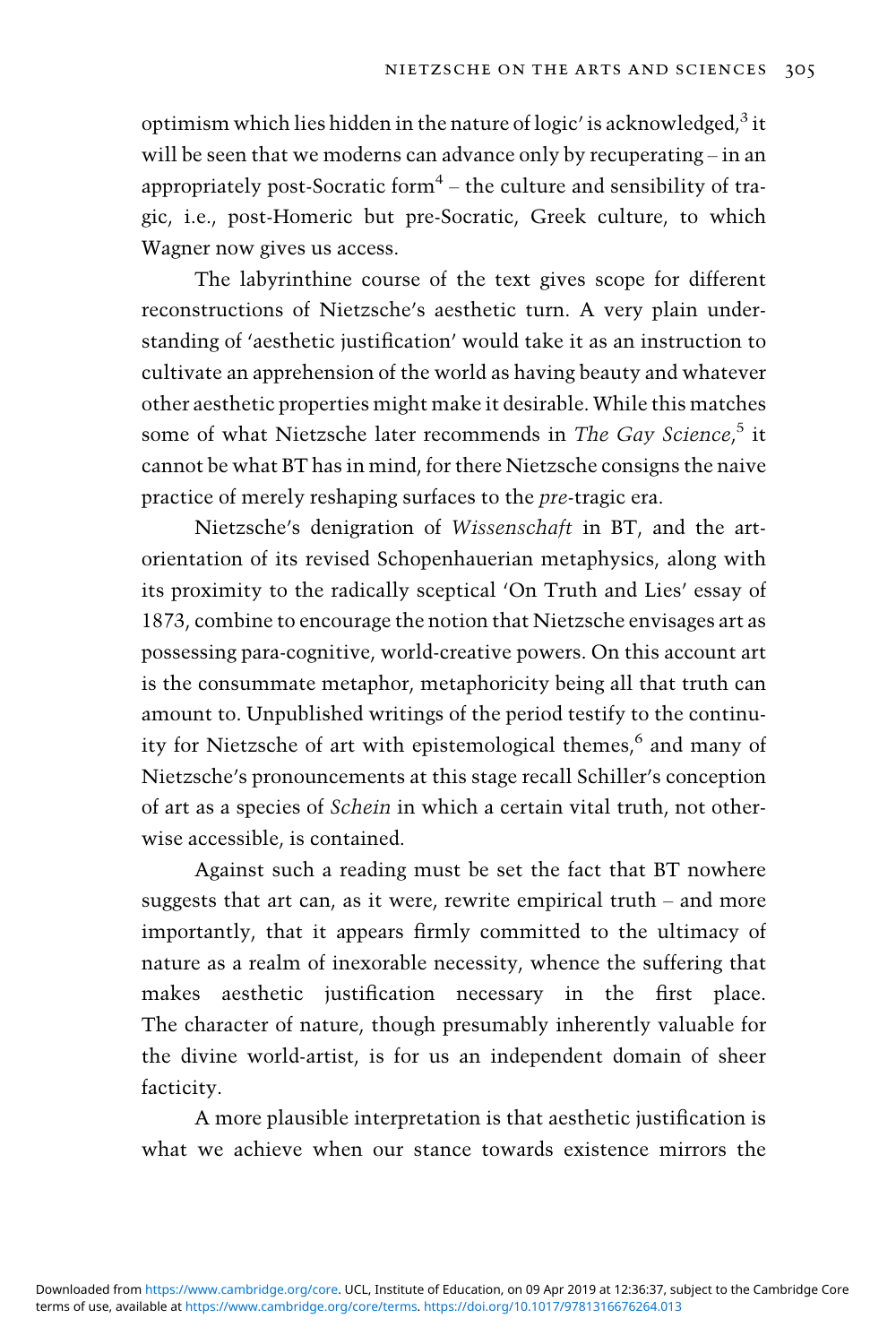expressive activity of the (tragic) artist, and evinces the attitude to existence expressed in tragic works – the 'aesthetic state', as Nietzsche later often refers to it. This is to make aesthetic justification a species of self-relation. The theme of self-spectating recurs in BT, which talks of apprehending ourselves as emanations of the Dionysian world-artist and as the Olympian gods apprehend us, a reflexive structure which tragedy incorporates by means of the chorus.<sup>7</sup> As regards what exactly defines this stance, Nietzsche has no single formula, but the implication of what he says in various places is that its core consists in the transformation of internal psychological forces into aesthetically forceful, value-invested appearances of the self and its world, images which restimulate the underlying forces which generate them. What defines the aesthetic state is therefore a dynamic unity of phenomenal presentation, Apollonian dream, and the drive or energy manifest in Dionysian Rausch. The process is one in which, as in artistic creation, conscious and unconscious factors harmonize productively. The upshot is that the subject enjoys a relative substantiality, akin to that of an artwork: the aesthetic state is self-supporting, and the principle of the subject's unity, again like that of an artwork, cannot be articulated discursively or reduced to psychological law.8

References to art as the only remedy for our distinctively modern pathologies – our listlessness, neurasthenia, burdensome historical consciousness, etc. – recur in Nietzsche's writings of the  $1870s$ ,  $\frac{9}{2}$ but by 1876 there are strong indications that, though still utterly committed to the absolute value of musical experience in general and Wagner's artistic achievement in particular, Nietzsche has grave doubts about art's power of cultural regeneration.<sup>10</sup> Nothing in this, however, gives notice of the radical change of key that comes two years later.

The opening chapter of Human, All Too Human, 'Of First and Last Things', contains Nietzsche's first statement of what may be called his scientific turn. To which, or what kind of, science is Nietzsche turning? Most often Nietzsche talks simply of Wissenschaft, which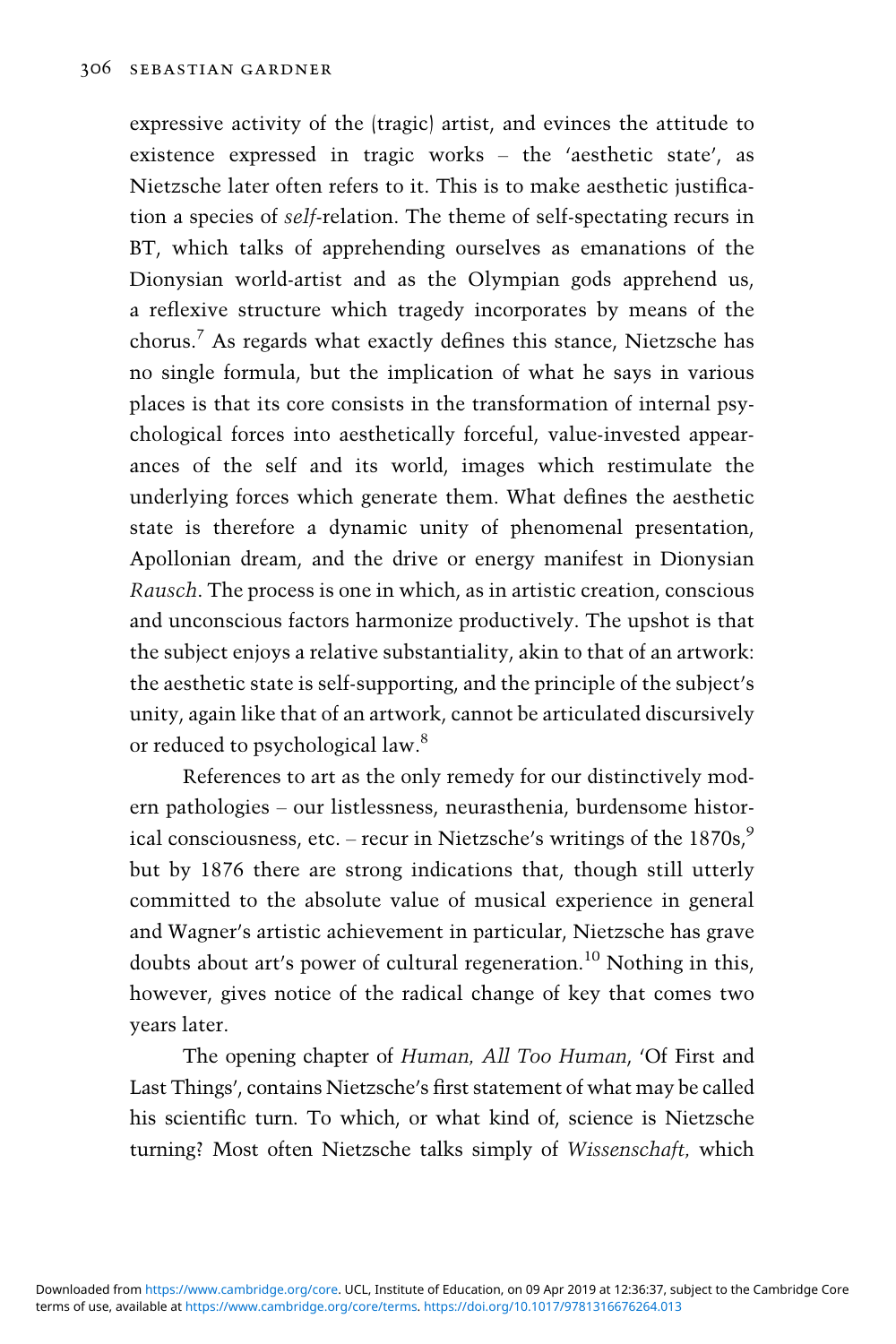has the broader meaning of systematic knowledge, but which he consistently treats as consummated, logically as well as historically, in natural science. At a very rough approximation, Nietzsche can be said to accept the familiar nineteenth-century Helmholzian conception in which physics and physiology are fundamental, and from which the enchantments of Goethe's Naturphilosophie – which asserts nature's kinship with our highest spiritual aims – have been expunged. What complicates the picture is the methodological variety Nietzsche allows Wissenschaft to embrace. Nietzsche is aware of the contrast between, on the one hand, hermeneutical meaning-seeking, and on the other, mathematicisation and the postulation of mechanism, but he does not develop it in Dilthey's fashion into a principled distinction of Naturfrom Geisteswissenschaften. Thus HH begins with Nietzsche's declaration of his commitment to a new philosophical method, which he describes as inseparable from natural science, which he calls 'historical philosophy' or 'historical philosophizing', and which appears to embrace all enquiry into origins and causal ancestry.<sup>11</sup> As such it would include his earlier treatment of tragedy. But Nietzsche now tells us – redrawing the map, and to all appearances switching sides – that the most important opposition for purposes of philosophical reflection is between science and metaphysics, and that his identification is now unequivocally with the former, and that art must be consigned, along with religion and morality, to the same sphere of mere 'ideation' as metaphysics.

Why the realignment? The newly discovered value of natural science is multi-faceted, and, astonishingly, has virtually nothing to do with seeing the world aright as such – nor even with avoiding error for its own sake. In place of pure epistemological motives, Nietzsche refers in HH to (1) science's promotion of a new set of qualities, attitudes, affects, forces, virtues and so on, characteristic of the new type of subjectivity that Nietzsche calls 'the free spirit';<sup>12</sup> (2) its revision of our aesthetic sensibilities, and revelation of beauty in what had been perceived as ugly; $^{13}$  and of course (3) its undermining of moral and religious commitments (which is valuable not because of their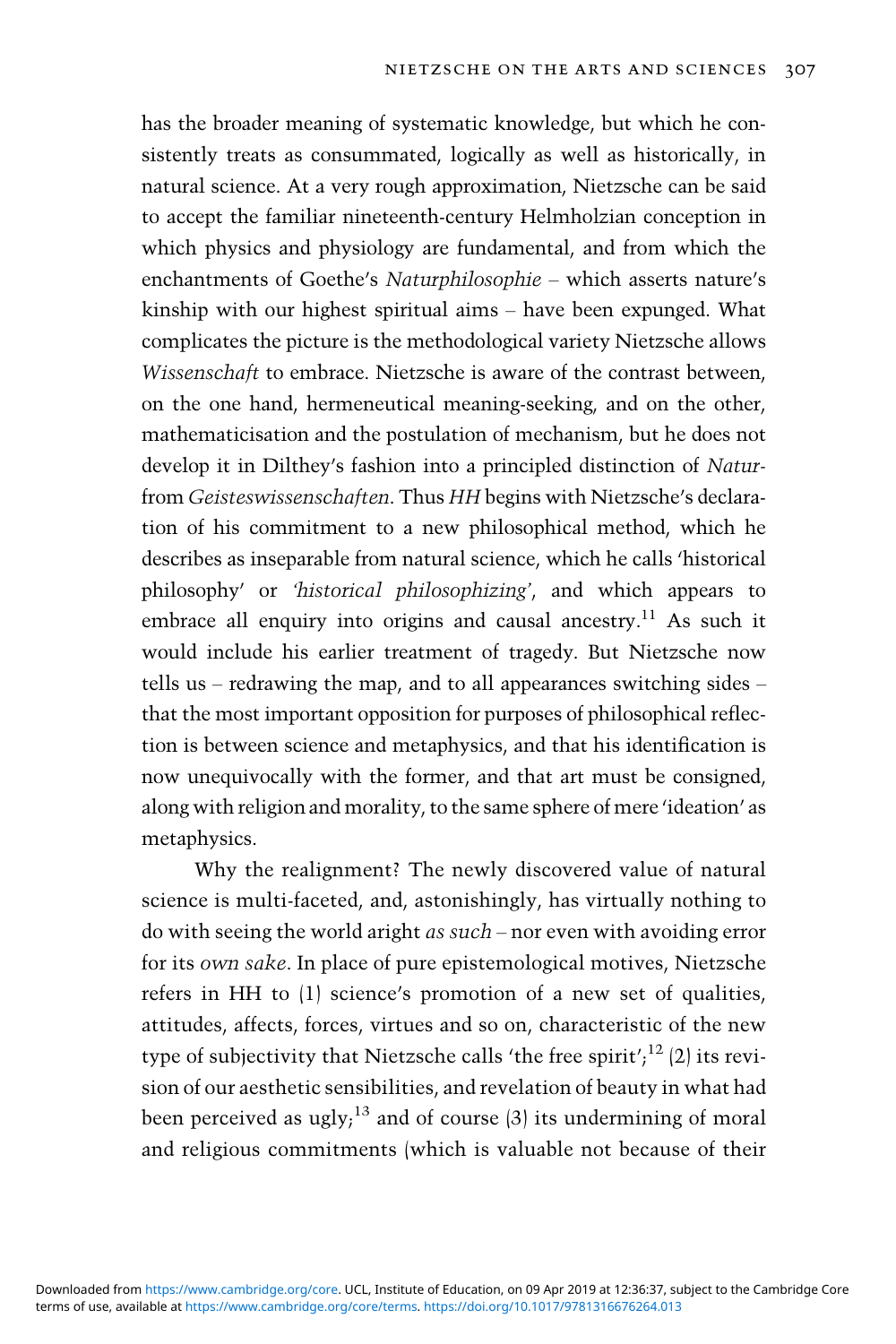falsity, but because of the defectiveness of the forms of life which they support). Nietzsche even entertains (4) the possibility that science, in addition to overhauling culture, might motivate new forms of it.<sup>14</sup> The downgrading of art is presented by Nietzsche in a later chapter of HH – ironically titled 'From the Souls of Artists and Writers' – as a more or less direct concomitant of this valorisation of science: art is merely religion by other means, metaphysics without concepts, which gives us the illusion of getting to the truth of things but in fact blinds us and serves as a narcotic.<sup>15</sup>

When we look back at HH from the standpoint of Nietzsche's later development, two things stand out, and it becomes clear that Nietzsche's abrupt turn from art to science in HH is only the beginning of a hugely complicated story.

The first is that, when Nietzsche in HH withdraws his identification of the Good with aesthetic justification, and asserts art's negative value in fundamental regards, this does not preclude its continuing to have, or its acquiring, value in some other way.<sup>16</sup> And this is exactly what ensues a few years later in The Gay Science, which re-presents art, de-metaphysicalised, as 'the good will to appearance'.<sup>17</sup> In the 1886 Preface added to the second edition of GS, Nietzsche reasserts our need of art, saying that we have lost our taste for science, which now seems too superficial.<sup>18</sup> The kind of art which Nietzsche approves in  $GS$ has absorbed features from scientific sensibility, and is no longer centred on tragedy, but the upshot is that the aesthetic has been restored as a philosophical resource.19

The second point is that Nietzsche in HH does not merely set aside epistemology as a measure of the relative worth of art and science: he also gives an account of the grounds and origin of science which seems on the face of it to undercut all naive realism, perhaps any realism, regarding its truth-claims. This theme will run and run in his subsequent works. The story as told in the first chapter of HH – an instance of 'historical philosophizing', but with heavy Humean overtones – is that science is the product of a long process of evolution, which originates in two errors. (1) The acquisition of language.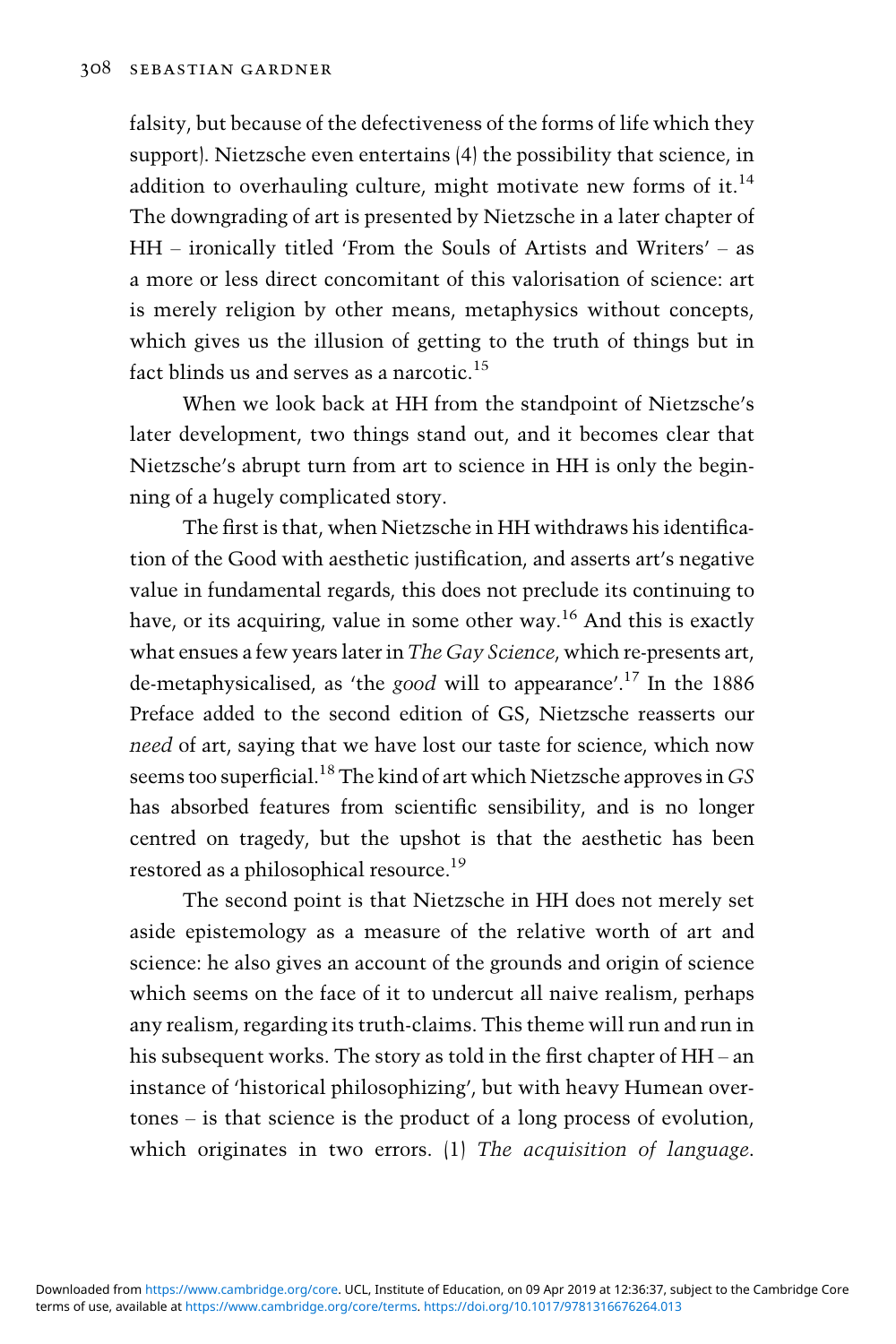Language is itself 'putative science', for in the very act of fashioning it man supposed that'with words he was expressing supreme knowledge of things': language is 'the belief that the truth has been found out'. Logic in general, inclusive of all concepts of unity and identity, stands on the same foundation of error.<sup>20</sup> (2) *Dream-thinking*. Dream consists in 'the seeking and positing of the causes of' excitements generated by physiological processes, resulting in the dreamer's belief that he experiences directly the (in fact merely confabulated) cause of the sensation. Our later and more rigorous logical thinking – scientific knowledge of cause and effect – is an extension of this same imaginary 'logic' of dreaming.<sup>21</sup> The two errors are irrevocable, and have jointly facilitated the laborious process of science, which is now capable of 'detaching us from this ideational world', but 'only to a limited extent'.<sup>22</sup> (To which Nietzsche adds: '- and more is certainly not to be desired'.)

The peculiarly complicated character of Nietzsche's attitude towards science is already clear.<sup>23</sup> It comes to the fore in his treatment of Darwin, a topic which has recently received extended attention.<sup>24</sup> Given the extraordinary importance of Darwin for late nineteenthcentury thought – and the widespread perception of the theory of natural selection as philosophically decisive in the case for man's naturalization, as demonstrating the sufficiency of science for enquiry into human nature – Nietzsche might have been expected to subscribe to it with enthusiasm. Yet Nietzsche is highly critical of Darwin, and his disagreement is not just with the ways in which Darwin has been appropriated: the problem lies with Darwin's central idea of a struggle for existence, against which Nietzsche sets his own thesis of will to power. Darwin's assumption that mere survival is what is at issue, Nietzsche asserts many times, stands in line with a providential, i.e., moral, view of existence.<sup>25</sup>

Even when allowance is made for the fact that Darwin's theory had not yet received full empirical consolidation, and that it continued throughout the late nineteenth century to seem open to philosophical interpretation, Nietzsche's stance is extremely puzzling. Nietzsche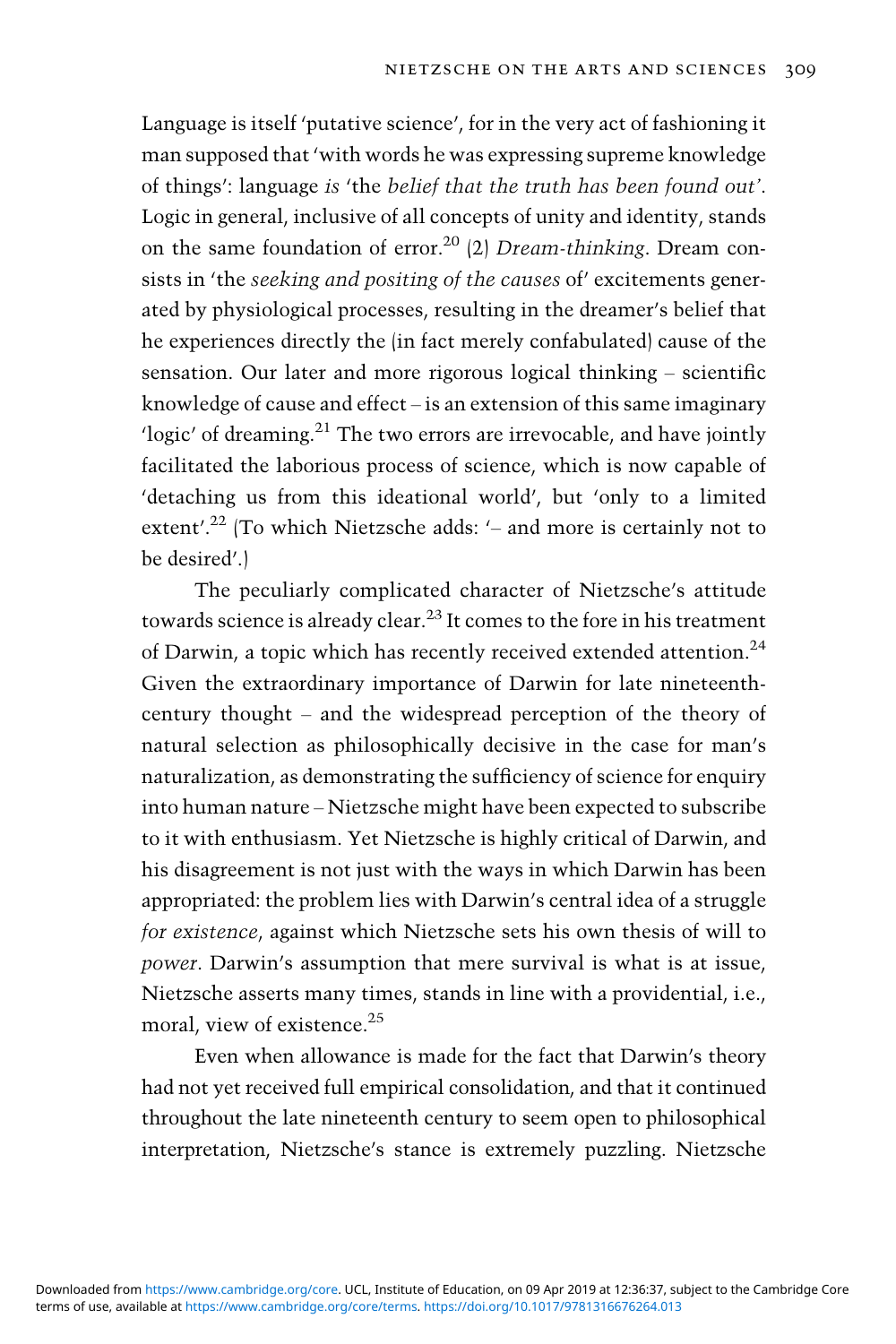contests certain relatively minor points concerning the mechanism of natural selection, but his rejection of Darwin, we have seen, does not have fundamentally the character of an empirical disagreement (nor is it a strictly conceptual objection). The question is, of course, what else it could be. Nietzsche is aware that Darwin's theory is not advanced as a vindication of natural teleology, and that the 'striving' of a species to maintain itself does not have the metaphysical significance of Schopenhauer's Wille zum Leben. But he proceeds as if the issue were one of competing insights into the essence of life – as if the question were, What interpretation of nature yields comprehensive philosophical satisfaction?, rather than, What mechanism is adequate to the empirical data? In the following section I will offer a general view of Nietzsche's view of science which helps to make some sense of what seems an intrusion of non-scientific considerations into biological science.

One final point deserving brief comment concerns the particular science of psychology. Although Nietzsche's allegiance embraces officially all of the sciences, it is arguable that psychology is the one that truly matters for him, and in some passages this is just what he says: BGE describes it as 'the queen of the sciences', for which the other Wissenschaften merely prepare.<sup>26</sup> But even if Nietzsche's philosophy as a whole is regarded as centred on psychology, $2^7$  the question of the basis of his allegiances to art and science is not thereby overtaken. Psychological analysis, as Nietzsche practices it, is an amalgam of depth hermeneutics, quasi-aesthetic phenomenological characterization of experiential 'worlds', Schillerian drive-theory, and sub-personal or physiological speculation. What Nietzsche means by psychology is therefore not the empirical explanatory practice that we ordinarily take it to be, or that defined the work of predecessors and contemporaries of his such as Helmholz, Fechner and Wundt, for whom quantification, the potential for mathematical exactitude, represents a touchstone of empirical truth. Nietzsche's enthroning of psychology therefore presupposes, rather than explains, the broader commitments to art and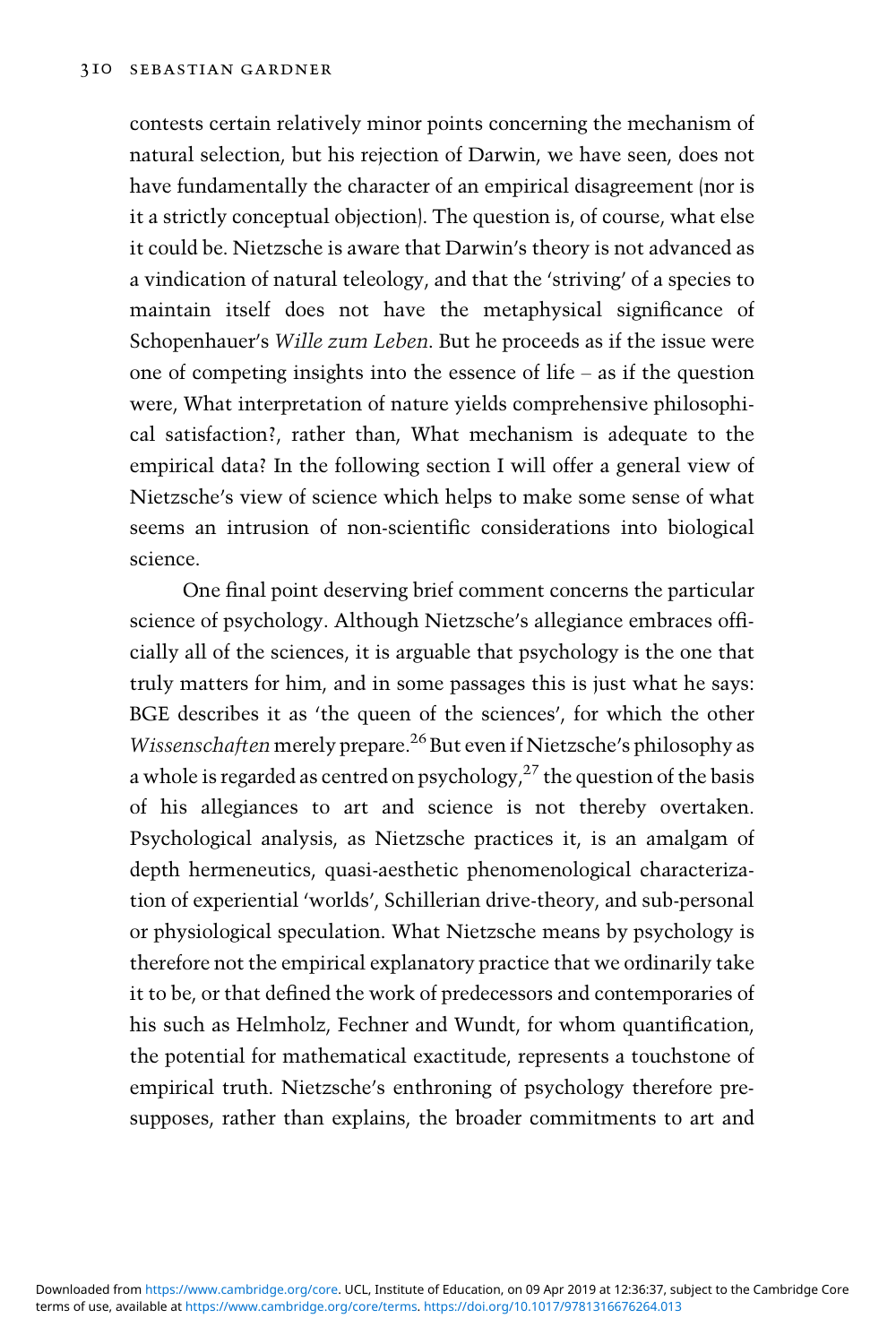science we have been looking at, and which we now need to make more sense of.

### art and/or science?

The difficulties we face in interpreting Nietzsche's view of art and science begin with the fact that, as we have seen, in many places Nietzsche appears to accept as given the authority of the natural sciences, in line with several schools with which he was well acquainted, including the neo-Kantian, while elsewhere he seems to regard aesthetic experience as a source, paradigm, and guarantor of normativity, in continuity with the aesthetic tradition of classical German philosophy. This contrast of historical affinities is perhaps not itself a problem, but Nietzsche also asserts the deep heterogeneity, and mutual antagonism of art and science. They share an aspect of amorality, or potential for being set in opposition to morality, which is of vital importance for Nietzsche, but he does not suppose they can be melded into a single world-vision; and yet he gives no principle for dividing their labour, with the result that they appear to compete for the same determining role.

The first question therefore is whether Nietzsche can sustain both commitments. A sharp parting of ways – between aestheticist and scientistic readings, as I will call them – is characteristic of Nietzsche interpretations at this point.28 I will suggest, however, that the question can be answered in the affirmative, on the condition that we do not try to lend Nietzsche's position more determinacy than his texts (in all of their apparent contradictoriness) warrant or his purposes (as we may understand them) require.

Clearly, if it is demanded of an interpretation of Nietzsche that it should issue in a unitary systematic account of the True and the Good, then the only way of rationalising his double commitment to art and science will involve subordinating the one, and understanding it in the terms of the other, and this is most straightforwardly achieved, for analytic readers of Nietzsche at any rate, by having him make natural science sovereign. This allows empirically grounded knowledge of the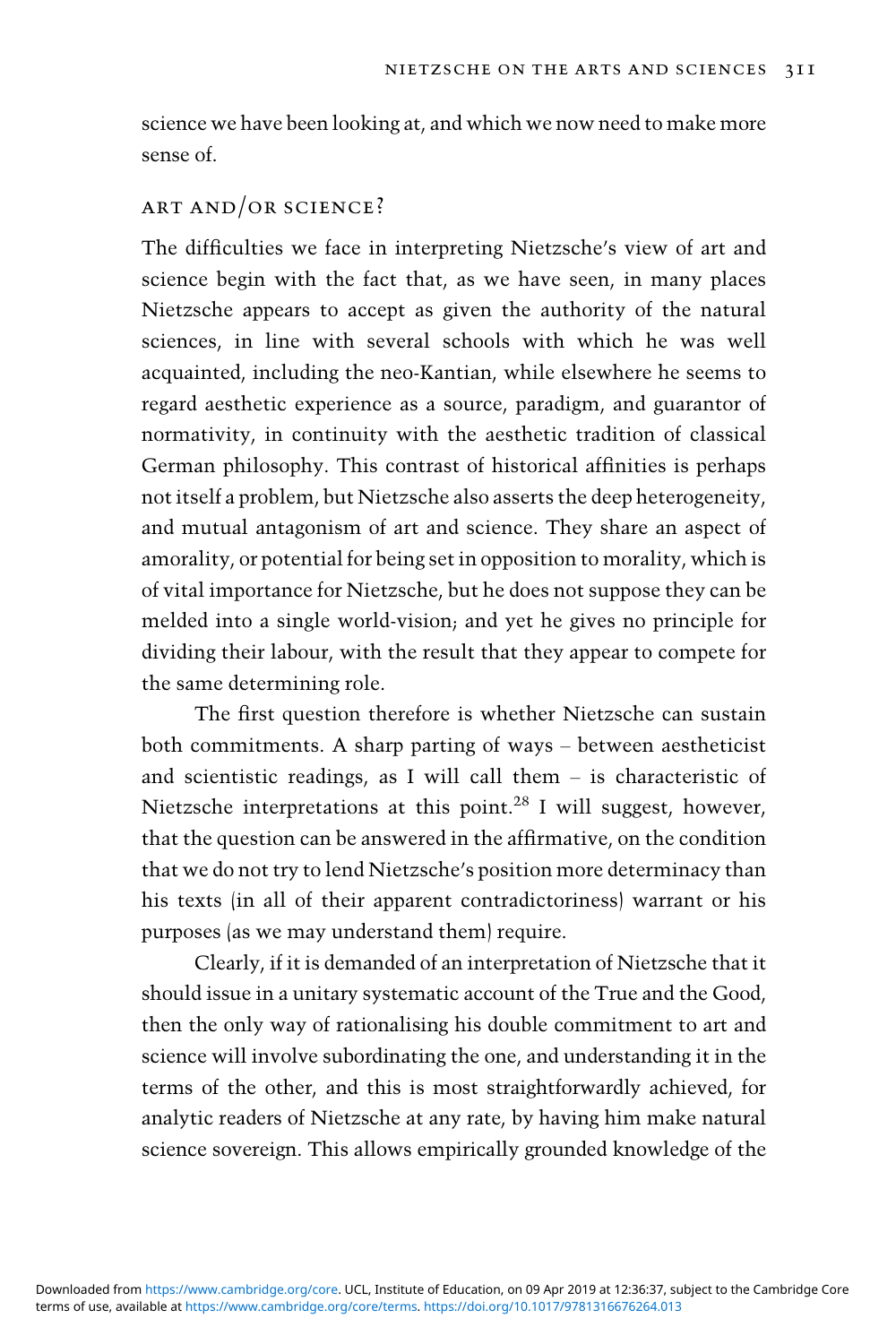forces governing (human) nature to explain the particular efficacy of art and to provide the basis for a critical account of its value – a notion which Nietzsche explicitly entertains.<sup>29</sup> The opposite path that interpretation might in principle take – viz., asserting the supremacy of art or the aesthetic – has a prima facie much weaker exegetical claim, in so far as Nietzsche says little (even at the height of his aesthetic commitment) that may be taken to suggest a general analysis of the True in terms of the Good or the Beautiful.

Yet Nietzsche's texts offer considerable resistance to the scientistic construal. This begins with their characteristic oscillation between scientific and aesthetic perspectives, and the accompanying (but distinct) alternation between consideration of topics in either an axiological, or a purely theoretical, value-indifferent light. Aesthetic and scientific characterizations are sometimes interfoliated – nature is viewed in both lights at once – and are sometimes opposed, allowing the one standpoint to provide a sideways-on view of the other: science is appraised aesthetically, aesthetic experience is explained scientifically. The aspect-changes remain unrationalized in the sense that Nietzsche does not tell us why, at specific points, we switch from the one to the other.

In addition to fostering this twofold binary vision, Nietzsche's texts are marked by a notable absence of exemplifications of convincing, bona fide scientific reasoning. Scientific thought is characterized by Nietzsche as involving caution, modesty and dispassionate adjudication, $30$  but his writing does not conform to this practice, nor does he evince the scientist's interest in the explanation of natural phenomena for its own sake. In addition to the case of Darwin referred to earlier, comparison with Freud makes the point. Both postulate drives and interpolate unconscious motives and meanings, but Freud insists on his observance of scientific protocol – confronting hypotheses with evidence and counter-hypotheses, rehearsing the cumulative narrative of his theory construction, etc. – in a way that we simply do not find in Nietzsche. This is not to say that Freud is closer to psychological truth, or to genuine scientificity, only that, even when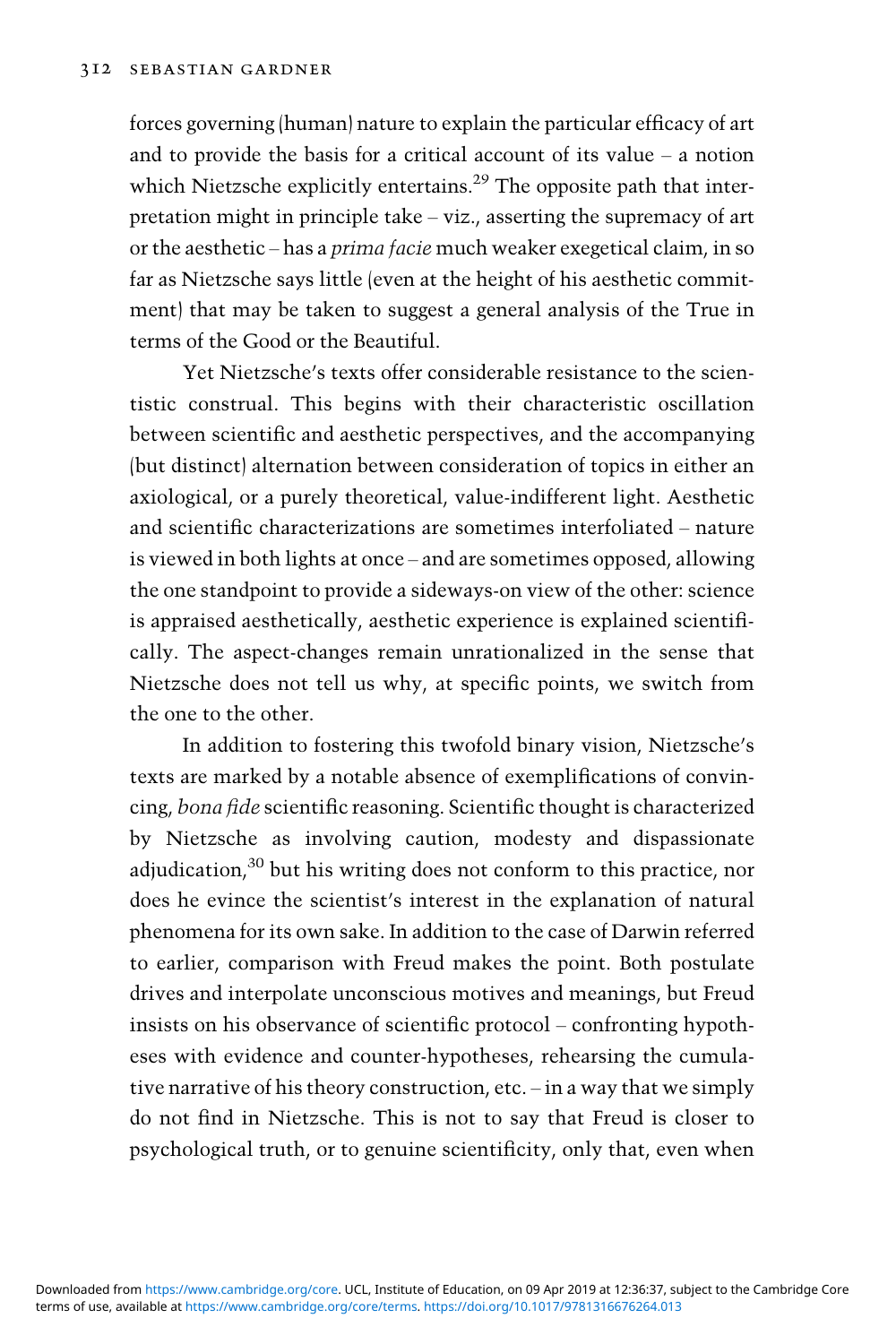what Nietzsche is saying is arguably of a scientific nature, it is not said in the voice of a scientist. The manner in which Nietzsche's texts refuse to stake themselves on empirically decidable matters – instead positing themselves as integral wholes, recessed from first-order science, albeit in some way that is hard to grasp – cannot plausibly be regarded as a mere device of presentation, and any account which succeeds in doing justice to the intricately layered authorial stance which his texts communicate, is certain to introduce elements unrecognized on the scientistic interpretation. The scientistic construal comes, therefore, at the heavy cost of discounting the textual substance of Nietzsche's writings.

Comparison of Nietzsche's handling of scientific explanation with that of his predecessors and contemporaries suggests, in any case, that it puts the accent in the wrong place. The bulk of the naturalised epistemology commonly attributed to Nietzsche, along with its potential sceptical or anti-realist implications, had already, as regards its main elements, been worked out by Schopenhauer, Alfred Lange, and others whom Nietzsche read in the 1860s and -70s. That the physiological organisation of our sensory apparatus, and other subjective dispositions, including our conceptual organization, radically mediate our knowledge of the world was hardly a new thought at that period, nor were the accompanying positivist notions, on which Nietzsche also insists, that aprioriticity is to be rejected and metaphysical necessity eliminated from mechanism and scientific explanation in general. The general notion that experience is conditioned throughout by factors which could not be reckoned as necessary by any standard of reason, and that our cognitions separate us from the Real to an extent that makes experience in a fundamental sense illusory, cannot be counted a discovery of Nietzsche's, nor can he be said to have developed the idea that immediate cognition is remote from reality in a way that competes in systematicity – rhetorical flair is another matter – with contemporaries such as Julius Bahnsen, Afrikan Spir, Eduard von Hartmann, Eugen Dühring, and Hans Vaihinger.<sup>31</sup> More pointedly, Nietzsche often seems to veer towards the paradoxical assertion that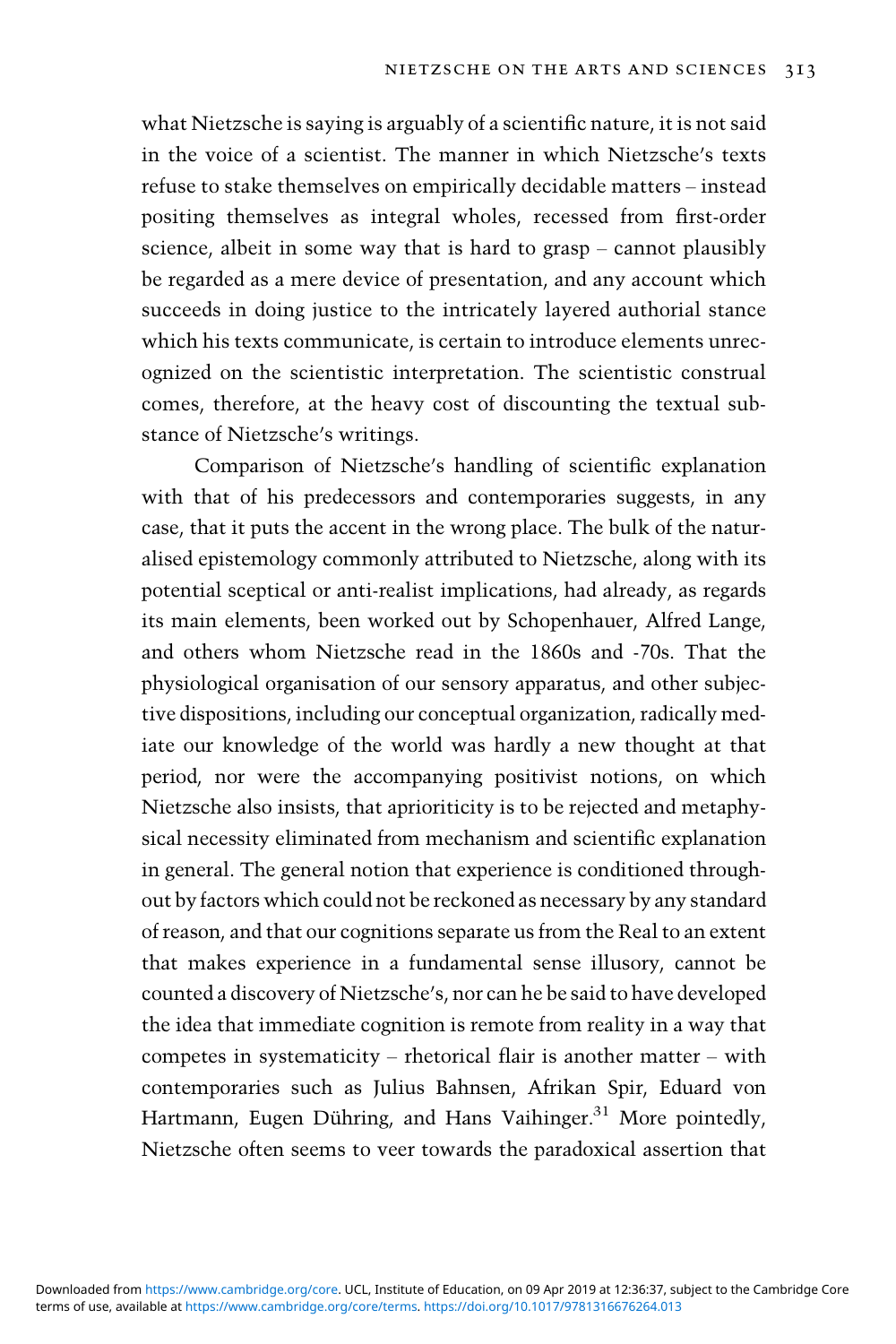our knowledge depends on natural processes to which it must in the same breath deny reality.

Attempts to refine Nietzsche's loosely non-realist, sceptical outlook into a more definite epistemological position divert attention from what is most original in his treatment of science. Nietzsche's dominant occupation is clearly not with the logic of science, its defining method or epistemology – the question of how science latches onto things, its referential power, is barely raised – but with the difference that it makes to us. His concern is not for the greater part with any of the particular results of scientific enquiry, but with the wholly general kind of thing that it shows the world to be, or not to be, and what is crucial, I suggest, is that Nietzsche does not regard this as a settled matter; even though, for reasons I will try to explain, it is not easily said in what exact way he thinks the meaning or upshot of science remains undetermined.

Nietzsche's outlook combines an affirmation that natural science is what fixes the truth of our beliefs with a denial that the scientific image of the world determines its own reception. Nietzsche's reasons for crediting science with truth, to the extent that he sees need to articulate them, are most often simply rehearsals of Enlightenment anti-supernaturalism and empiricist conventional wisdom. His basis for denying that science fills out the space of reason, by contrast, is profoundly original. According to Nietzsche, the same sceptical forces as dispose of dogmatic metaphysics, thereby clearing the way for modern natural science, can and must be redirected at science itself, as we saw in HH. What emerges from its self-critique, among other things, is that the type of fact to which science accedes is fundamentally different from the species of knowledge at which metaphysics  $\text{aims}^{32}$  – science delivers, as Nietzsche sometimes puts it, truths of 'becoming' rather than 'being'. <sup>33</sup> The platonic conception ousted by science is, however, no doctrinal accident, confined to the history of philosophy, but a mode of ideation profoundly bound up with all facets of our existence, and most distinctly manifest in our sense and conception of value.<sup>34</sup> Because modern science cannot,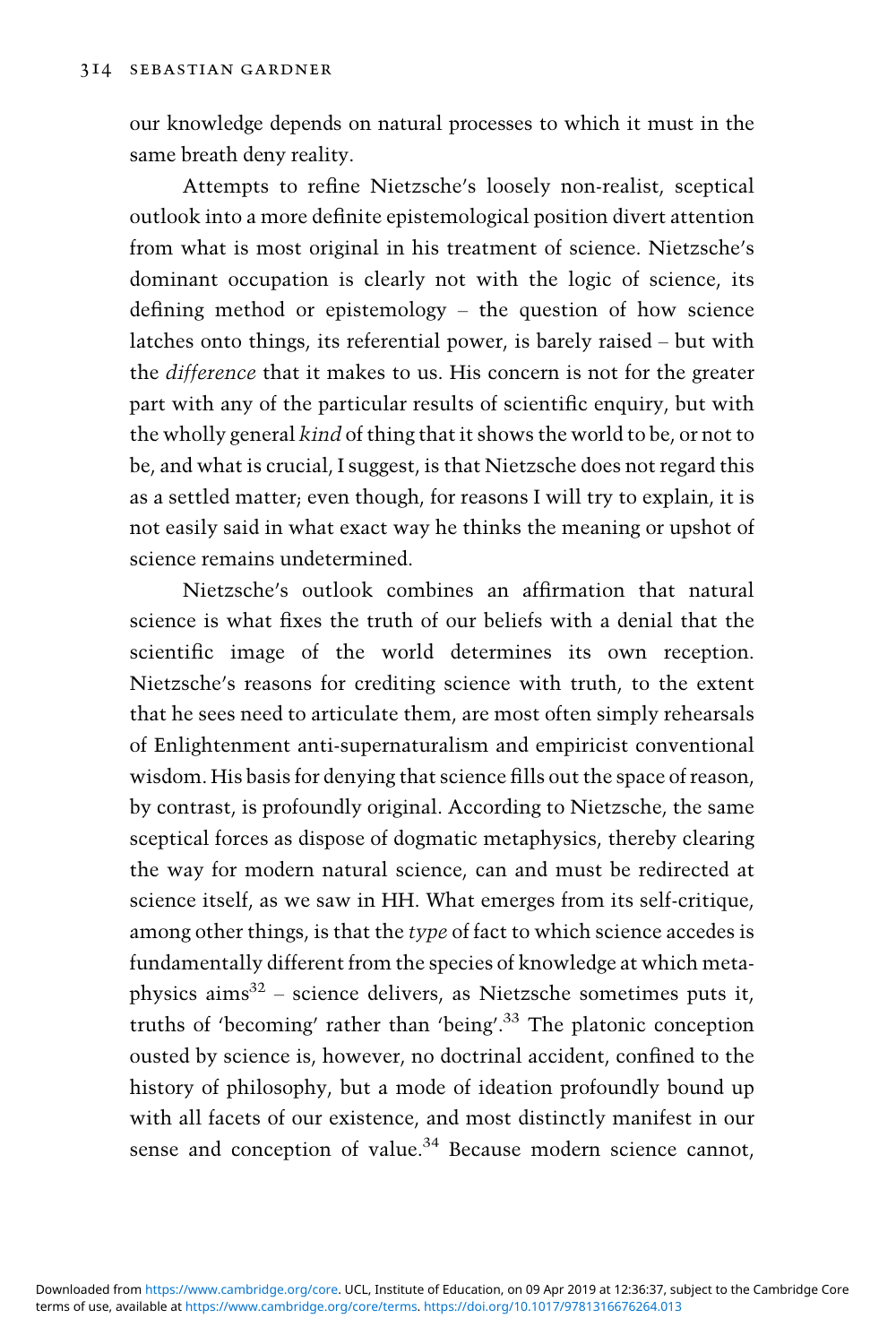therefore, pretend to take the place of value as we understand it, it must necessarily appear to us a circumscribed, limited enterprise.

Examination of science consequently leaves us in a puzzling situation. In the first place, though we cannot rightly speak of truths that transcend science, the fact is that we find ourselves outside or beyond scientific truth in a sense that science itself cannot grasp: from which it follows that what science leaves undetermined, whatever it may amount to, cannot be described as merely the business of legislating values – with the implication that, whether or not our values could in principle be determined by scientific knowledge, it can at least be understood in scientific terms what value and its legislation really consist in. In the same way, even though no positive reality – or, for that matter, plain fictionality – can be attributed to what science fails to encompass, this excess cannot be regarded as a merely 'psychological' matter – as if, once again, there could not be anything more to it than can in principle be made intelligible by scientific means.<sup>35</sup>

The anti-metaphysical understanding of science advocated by Nietzsche consequently creates ambiguity on two fronts. On the one hand, it demotes science: to the extent that its entities fail to measure up to platonic standards, they share in the irreality of pre-scientific cognition. Alternatively, and with no less justification, it can be regarded as a deflationary clarification of knowledge and its objects: by banishing platonic phantasms, science is released from the suspicion of radical defectiveness. This ambiguity repeats itself regarding value: which modern science may be perceived either as having destroyed the very possibility of, or only as having disenchanted and, by exposing its illusory forms, shown us how value is correctly conceived. We find accordingly in Nietzsche quite different images of the impact of natural science, which is sometimes pictured, in ways that recall Rousseau, as revealing nature in all its redeeming innocence, <sup>36</sup> on other occasions as a simple coming to our senses or waking from nightmare, in standard Enlightenment idiom, $37$  and again, when Nietzsche is drawing a tight connection with the advent of nihilism, it is made to seem a vertiginous devastation.<sup>38</sup>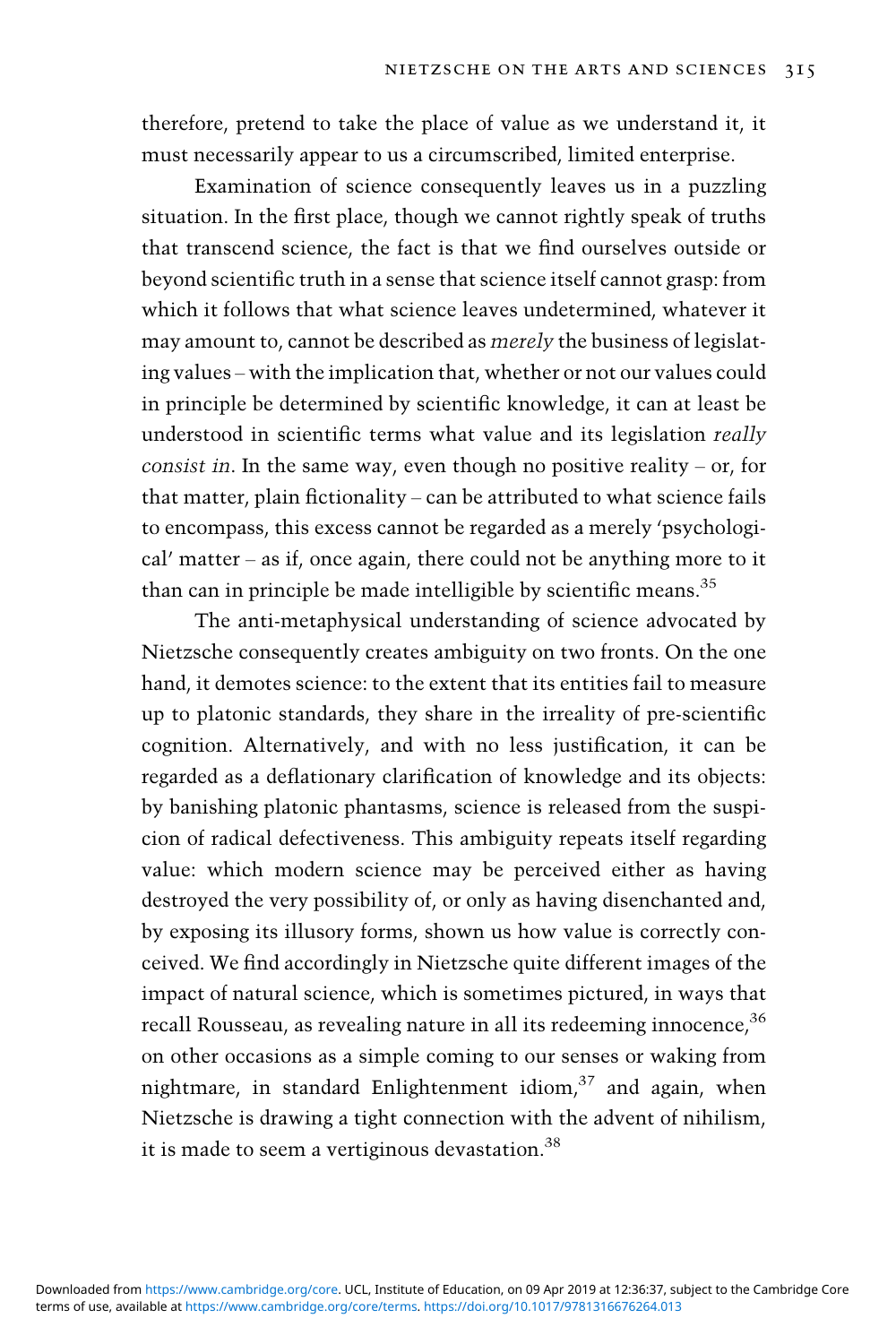The question, then, is (again) where we find ourselves, according to Nietzsche, once all these ways of experiencing scientific truth have been worked through. One consideration which has led many commentators, even if they do not accept the full scientistic interpretation, to view Nietzsche as coming down on the side of the deflationary construal of empirical truth, is the need to distance him from the absurdity of repudiating plain everyday truth or of delegitimating the scientific knowledge by which he sets such store.<sup>39</sup> This is however to put a great deal more weight on the requirements of justified belief, and much less on the issue of metaphysicality, than Nietzsche's texts warrant. Again and again Nietzsche returns to the idea that mere science cannot support itself – as if his view were that metaphysical aspiration is constitutive of cognition per se and that truth cannot be separated from our epistemic desires, with the consequence that scientific truth is unable to fully redeem its claim to the title.

Nietzsche's notion that science cannot shake off the shadow of failure sounds strange to our ears, habituated as we are to the idea that a soft landing is available after the end of metaphysics, but the basic thought that there is an intensity of investment in the very nature of cognition which leads it to overreach the world as lived, is of undeniable importance to Nietzsche, and it is far from obvious that, if this is his view, it lands him with empirical relativism, or involves a confusion of epistemology with psychology, or of fact with value, or that it betrays a dogmatic Platonistic or Kantian assumption that genuine knowledge must concern the supersensible. Nietzsche is under no obligation to accept that the distinctions here deployed are capable of elucidating what goes on at the level with which he is concerned. It is highly plausible, furthermore, that Nietzsche's position is that we are unable to say what it is that we ultimately desire from knowing. All we can do is point to some of its exemplifications, in Plato and others whose ideas are no longer credible, while adding that the disenchanted world of science is a negative image of that which, we inchoately imagine, would afford us the satisfaction we seek from grasping the truth of things. Hence his comparison of the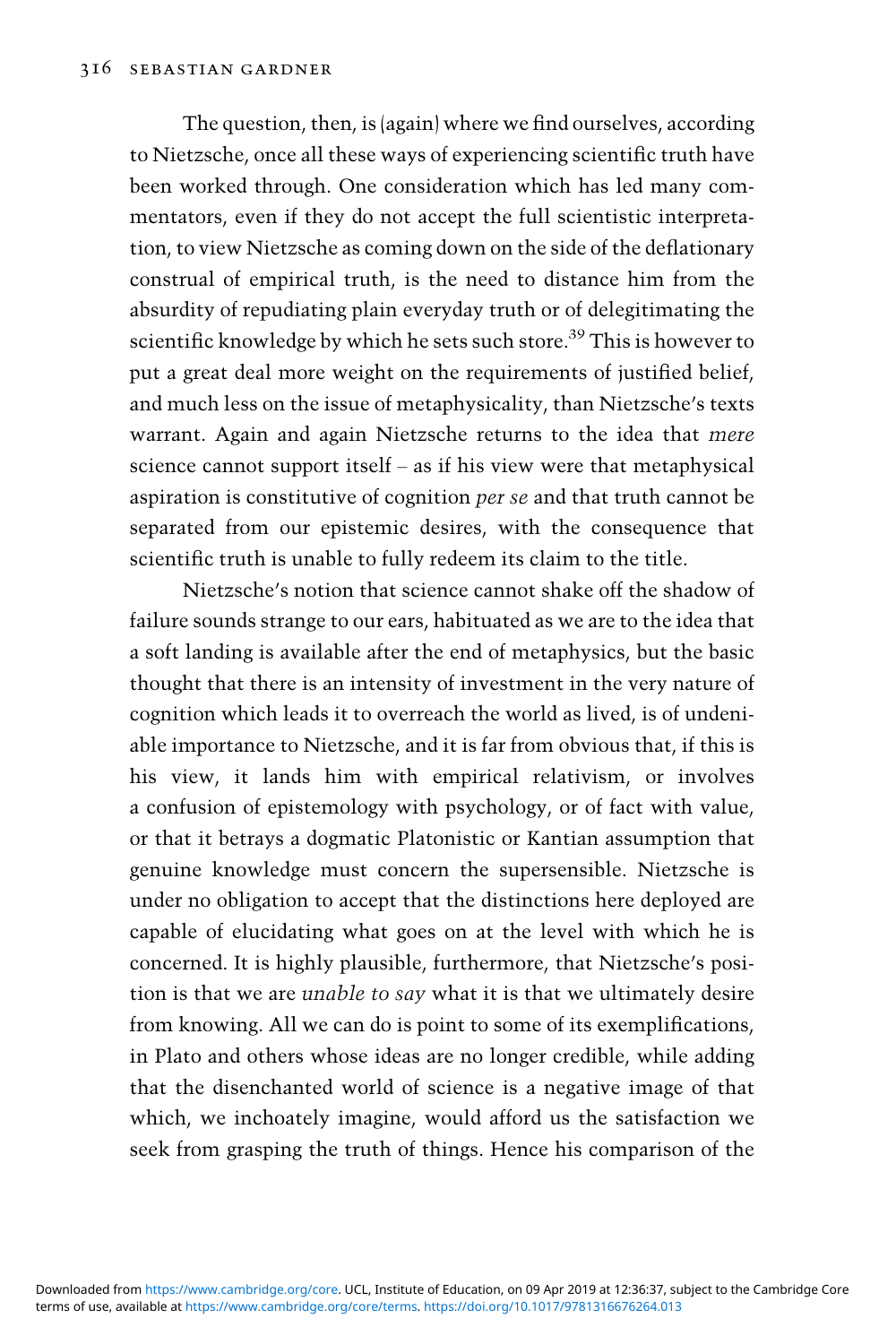will to truth with erotic love, which is similarly incapable of saying what it really wants.<sup>40</sup>

If this is right, then the recalibration of truth and knowledge recommended by the deflationary construal does not accord with Nietzsche's intentions, for in addition to not being needed in order to underwrite science, it disavows our abiding commitment to metaphysicality, evidenced by our need to be assured that our theoretical impulse hits its target. Such certitude goes firmly against the grain of Nietzsche's continued insistence on the phantasmagorical character, the pervasion by fiction and fantasy of all experience, including its truth-related elements – encapsulated in his formula that cognition exercises our ability to dream on after waking.<sup>41</sup>

When Nietzsche affirms the need to 'translate man back into nature', to 'naturalize humanity',<sup>42</sup> the task he envisages is therefore not one that science could fulfil; science is a terminus a quo, but naturalisation represents a terminus ad quem.

This allows us to sketch finally the link of natural science with art for Nietzsche. What art provides is a surrogate Archimedean point, a place within the manifest image through which the scientific image can be mediated, and values revalued, without capitulation to the moral interpretation of existence. To say that our uptake and incorporation of science cannot proceed without taking its bearings from art is not to endorse the aestheticist interpretation of Nietzsche described earlier, since it does not make aesthetic value the measure of scientific truth or accord it the foundational role entertained in  $BT.43$ 

The 'Attempt at Self-Criticism' which Nietzsche added to the 1886 edition of The Birth of Tragedy bears out this reading. What his engagement with the problem of the Greeks led him to, Nietzsche tells us, was 'the problem of science itself', 'science grasped for the first time as something problematic and questionable': the task of BT was 'to look at science through the prism of the artist', since the problem of science cannot be recognized within its own territory.<sup>44</sup> What Nietzsche now, in his final phase, considers awry in BT is its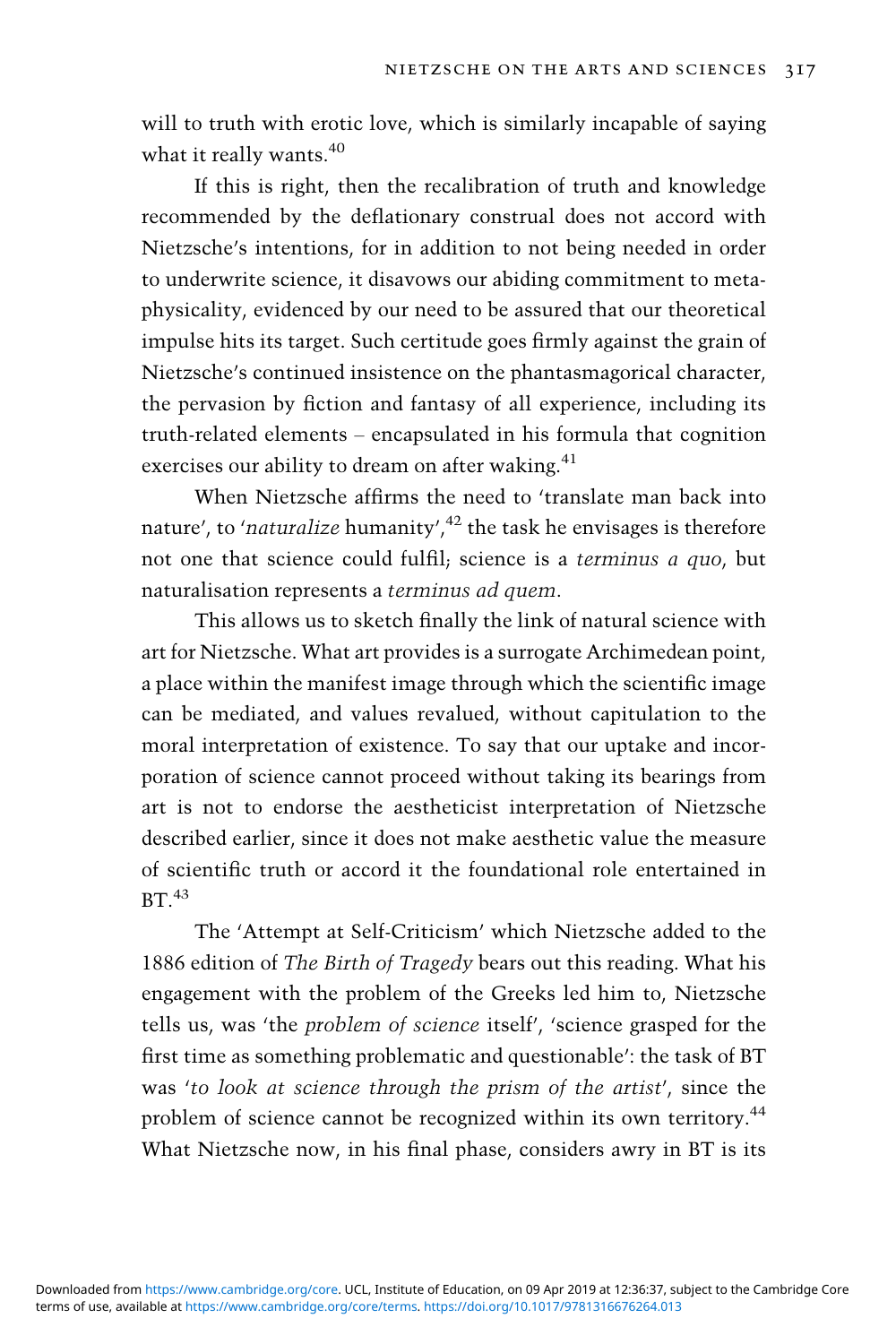acquiescence in metaphysical idioms and the scope thereby given to romanticism in its search for 'metaphysical comfort'. This was a mistake, but Nietzsche continues to think that the results themselves were sound: the perspective of art facilitated his discovery of the Dionysian, his turn against morality and Christianity, and his crucial insight that science's 'logicising' is motivated by optimism and thus continuous with moral and religious interpretations of the world. In this sense Nietzsche's philosophy after BT has art as its presupposition, and the aesthetic state, which is what remains of art when metaphysics is subtracted, has been absorbed into Nietzsche's philosophical practice. Whether Nietzsche might in principle have arrived at his critique of the will to truth, and unearthed the moral quality of science's motivation without reliance on the standpoint of art, is a different question, which concerns instead how his conclusions might be rationally reconstructed.

To return to Nietzsche's anti-Darwinism. The problem was to understand how Nietzsche could dispute Darwin's theory on seemingly non-empirical grounds. The answer is that on Nietzsche's account Darwin has a poor apprehension of the meaning of the 'totalaspect of life',<sup>45</sup> and that, as such, the question is not one of metaphysics, since it does not involve the postulation of anything independent of the Darwinian conception of nature's mechanism of species formation, but nor is it simply a matter of how the facts fit with Darwin's theory. Nietzsche's disagreement with Darwin, concerning as it does the axiologically informed uptake of science, may not be strictly aesthetic, but it lies in its vicinity.

One final observation regarding the interrelation of the standpoints of art and science for Nietzsche. Earlier I suggested that Nietzsche conceives the aesthetic state as a type of self-relation which, by virtue of its internal dynamic, tends towards plenitude. The standpoint of science is the exact opposite: it too is understood by Nietzsche as a self-relation, but one which – whatever its necessity, and whatever advances it allows us to make – tends towards emptiness. Hence the overwhelmingly negative character of Nietzsche's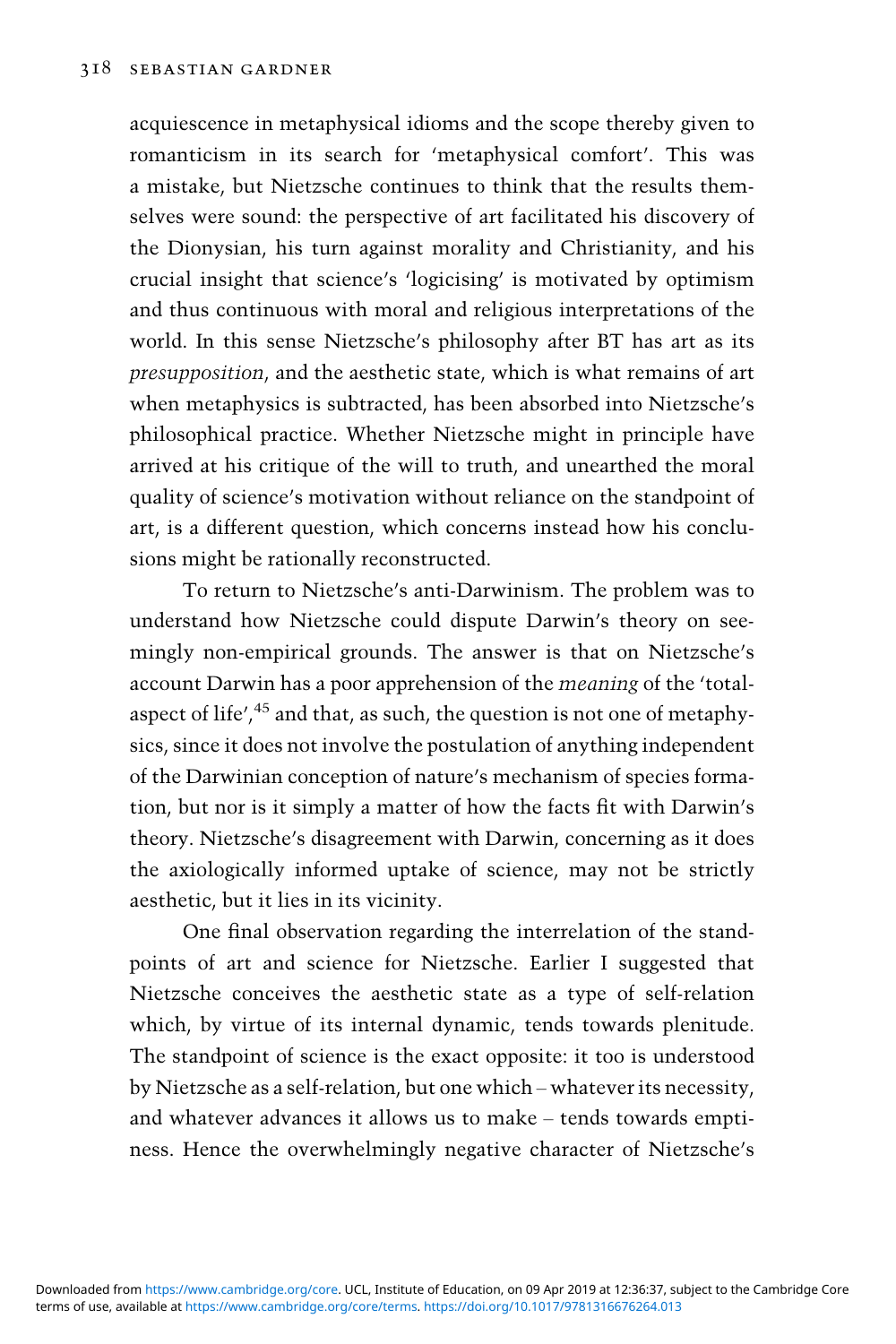invocation of the results of scientific knowledge, to the point where it seems to amount to nothing in itself, as if its entire meaning lay in dismantling what preceded it: as science expands to take in all things, it hollows itself out, stealing reality from metaphysics but then displaying empty hands. In a late note, Nietzsche describes it as 'nihilistic': it 'results in its own disintegration, a turn against itself' – science results in 'anti-scientism'! <sup>46</sup> This reveals a further sense in which science presupposes the standpoint of art, for Nietzsche: if we could resolve ourselves into scientific cognition alone, then nothing would be left of us.

## the problematic unity of nietzsche's philosophical **STANDPOINT**

To show how Nietzsche may consistently subscribe to the standpoints of both art and science is not yet to fully make sense of those commitments, for it must also be explained how they are related to philosophy itself, and it is clear that, whatever the limitations of philosophical reflection for Nietzsche, it must amount to something in its own right. This is implied by the complex stance that he adopts towards science, explored above, and it is in any case implied by his double commitment to art and science: to the extent that philosophy identifies itself with just one of the two, as in BT and briefly (perhaps) in HH, it may be cast in the role of exponent or under-labourer; but if the identification is disjunctive – if in making each identification it grasps itself as also having access to the other, as in the bulk of Nietzsche's work – then the self-assimilation cannot be complete.

The problem, stated more exactly, is as follows. Nietzsche on the one hand appears to conceive philosophical reflection as nonautonomous, lacking adequate resources of its own and standing in need of direction from without, whence its self-attachment to art and science. The attachment is in both cases unmediated in the sense that, although Nietzsche says much about their value, his texts present the commitments as faits accomplis; we are not lead into them by way of argument from independent premises. Yet at the same time,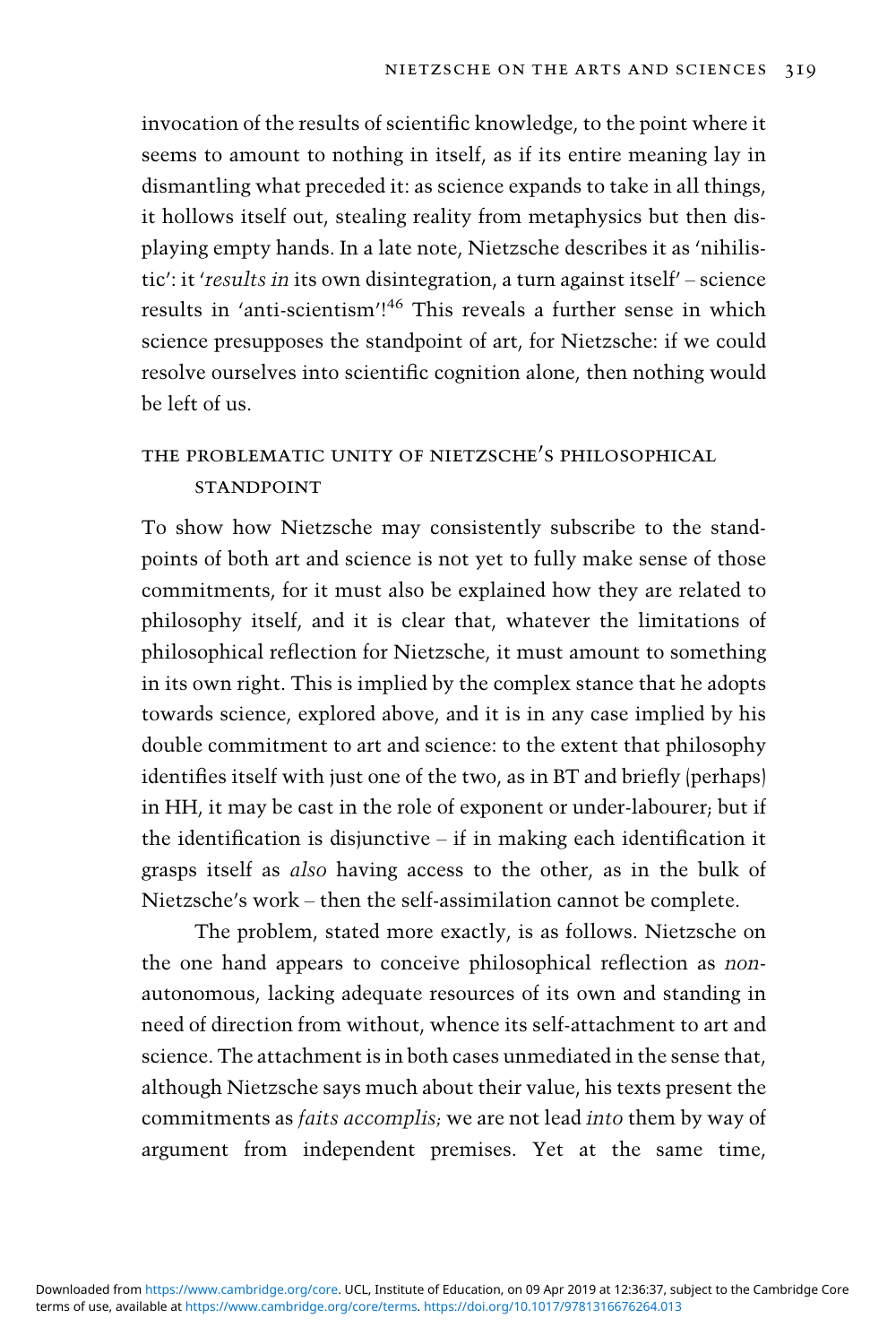Nietzsche's attitude seems rigorously instrumental: he appears to accord art and science only derivative authority in relation to an overarching philosophical project, which they are to serve strategically. If this is so, then it should be possible to say what this project is, but here we encounter the difficulty that Nietzsche does not tell us, plainly and squarely, what ends define the task of philosophy, and if we strip out of his writings everything that draws in one way or another on art or science, nothing with a very distinct outline remains. There remain of course Nietzsche's historical studies – above all, GM – but the difficulty then lies in seeing what makes them historical critiques: to what do they owe their critical import?

If we are to grasp Nietzsche's conception of the task of philosophy in a way that helps to make intelligible the immediacy of his commitments, while allowing philosophical reflection to also constitute something in its own right, then two things seem likely. The first is that Nietzsche's conception of the task of philosophy will need to be understood as in some sense fundamentally practical. The other is that we will need to interpolate steps in the background to Nietzsche's thought in order to reconstruct its motivation.

With regard to the first: One strong candidate for Nietzsche's conception of the task of philosophy is that it consists in the deployment of our reflective capacities, in the most encompassing way that we can manage, to the end of life-affirmation. What I described earlier as Nietzsche's conception of the aesthetic state is an approximation to this condition, but no more, and in any case, knowing what the aesthetic state comprises does not tell us how to realize it, while lifeaffirmation is not conceived by Nietzsche as an end that can be grasped directly and determinately, in a way that would allow it to serve as a substantive principle of philosophical judgement or method. His position would seem to be instead that the very first task is to determine what life-affirmation demands in our particular cultural circumstances, and that this means extrapolating a conception of health from our knowledge of our present pathology.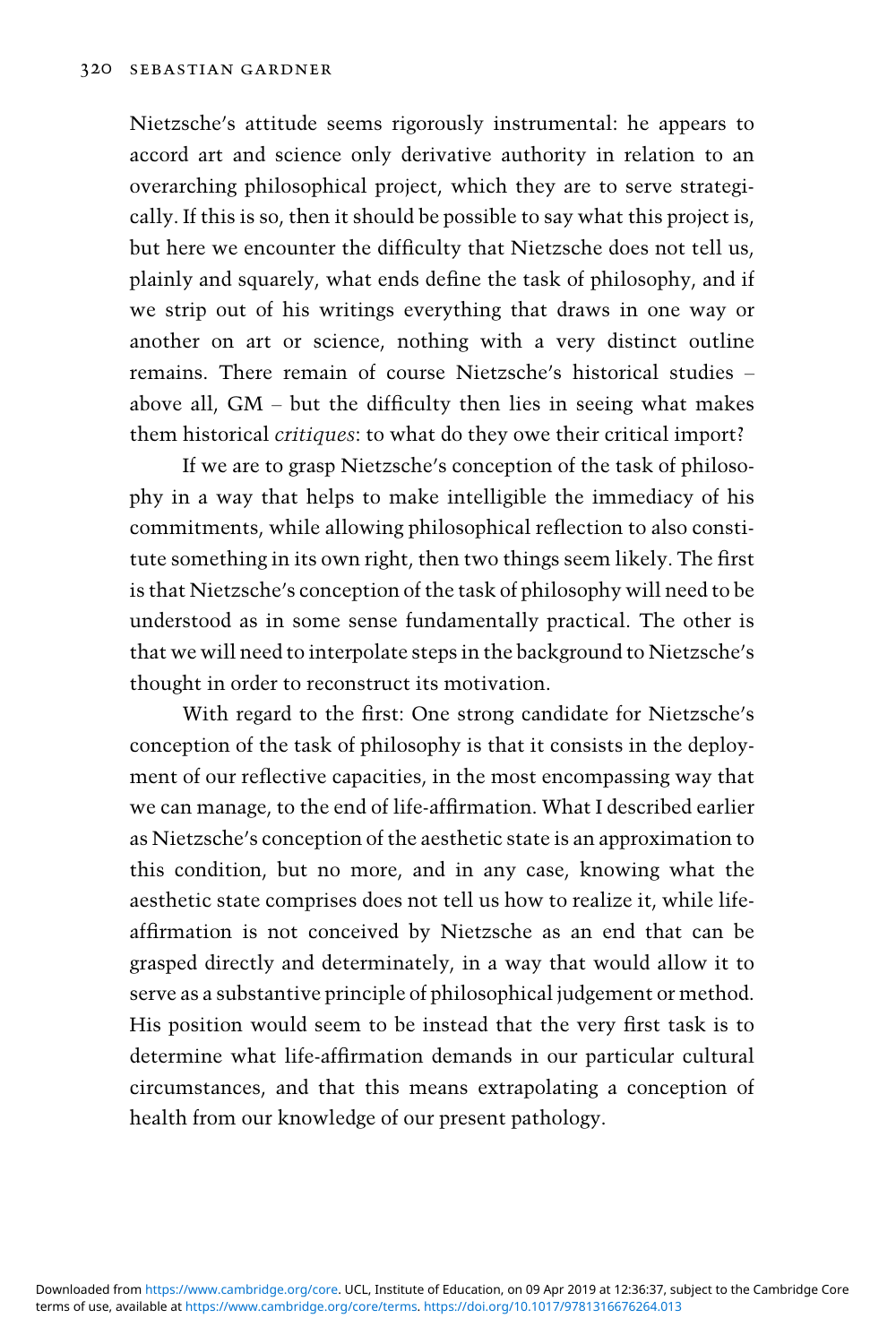Now if it is true that Nietzsche's project is based on a primitive insight into the sheer necessity of the Good  $qua$  life-affirmation – in combination with a preponderance of negatives over positives in his estimate of our actual condition, and a high level of suspicion regarding the veracity of reflection – then we can begin to understand how his art-and-science commitment can be immediate in the sense explained above: philosophical reflection can begin only in media res, by identifying itself with what it takes to express the requirements of life-affirmation in its particular historical locality.

To say this is to regard Nietzsche's philosophical standpoint as an attempt to image the world in a way that makes the indefinitely conceived Good of life-affirmation practically accessible: as having the mixed character of an artistic construction and an experiment with an indefinite practical end in view.

This is of some help, but it does not fully resolve the problem described above. If the Good is determined by way of art and science yet these supply no definite content – since it is only in light of the Good that a given artistic vision or scientific world-image can be endorsed – then there seems to be a lack of fixity in Nietzsche's standpoint. Of course, appeal may be made to coherence, but it is of a worryingly fluid kind. This takes us on to the second point. If the preceding characterization of Nietzsche's position is accurate, how does he arrive at it?

Kant's Critique of the Power of Judgement stands at the fountainhead of classical German attempt to unify art and science referred to at the outset, and has particular relevance to Nietzsche, who in the early days of his move from philology to philosophy planned a critical study of its second half, which contains Kant's theory of teleological judgement. In this work Kant proposes an integration of aesthetics with teleology, with a view to unifying systematically what he regards as the two unimpeachable centrepieces of our cognition, viz. natural science and moral knowledge. In contrast with his idealist successors, for whom the third Critique provided a template for bold speculation, Kant did not suppose that the new, richer image of the world that we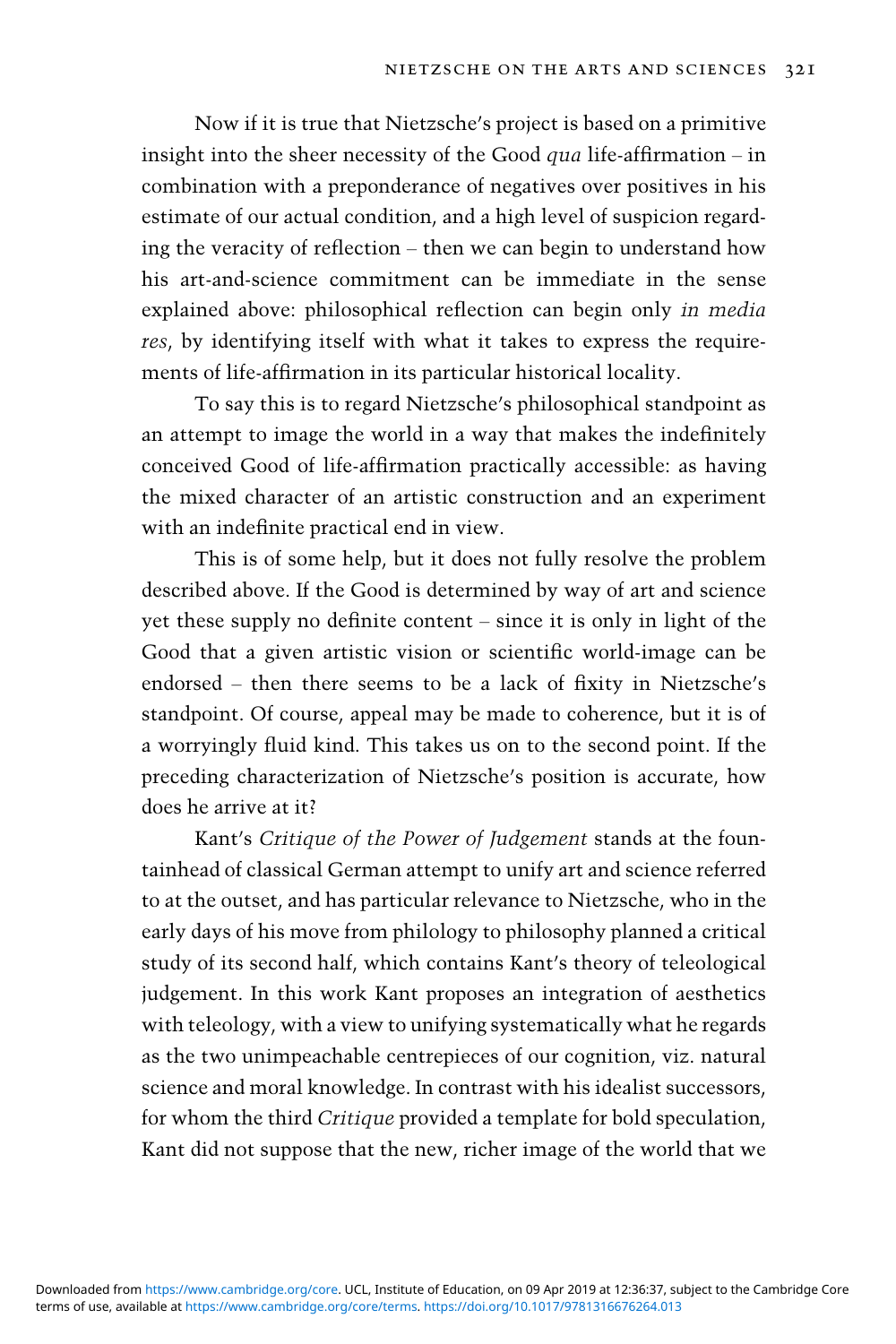get from philosophical reflection on beauty, art, and organic nature, can be sustained independently and employed as a basis for metaphysical extrapolation, in the way that, for example, Schopenhauer uses art and natural teleology to add a layer to his ontology. What, according to Kant, aesthetic experience and organic forms in nature jointly intimate is simply that there is an immanent coherence to agency and experience, awaiting determinate articulation. The principles which give more definite expression to this assumption  $-e.g.,$  the principle that our social development as natural beings is purposive for our moral development – have mere 'regulative' validity, but crucially they allow us, Kant argues, to make transitions between the theoretical and practical spheres, which otherwise threaten to collide, paralysing the human will. At a very early point, Lange's revised version of Kant's strategy appealed to Nietzsche.<sup>47</sup>

A quite different way of connecting art with ideas about nature is provided by the category of myth, which loomed large on Nietzsche's horizon. It is a commonplace of intellectual history that a re-evaluation of myth belongs to the romantic reaction against the ravages of Enlightenment. Nietzsche did not share the hyper-romantic view of myth as a means of restoring the world's enchantment, or of achieving higher metaphysical knowledge, but he had absorbed the conception which emerged from the studies conducted by Creuzer and others earlier in the century, of myth as a comprehensive world-representation which is generated without the intention of answering to truth, yet capable of shaping consciousness from behind its back; whereby it is shielded from critical interrogation and able to act as a sustaining cultural force.<sup>48</sup> Nietzsche clearly participates in this movement of thought in BT, which fuses tragic art with mythic thought and underwrites Wagner's musical myth-making, and again, with qualification and refinement, in Philosophy in the Tragic Age of the Greeks (1873). In writings of the 1880s, Nietzsche offers Zarathustra as a symbolic construction, while the cosmological concepts of eternal recurrence and the world as will to power which he then explores – along with his invocations of Spinozism and the Dionysian – have an unmistakeable aesthetico-visionary force,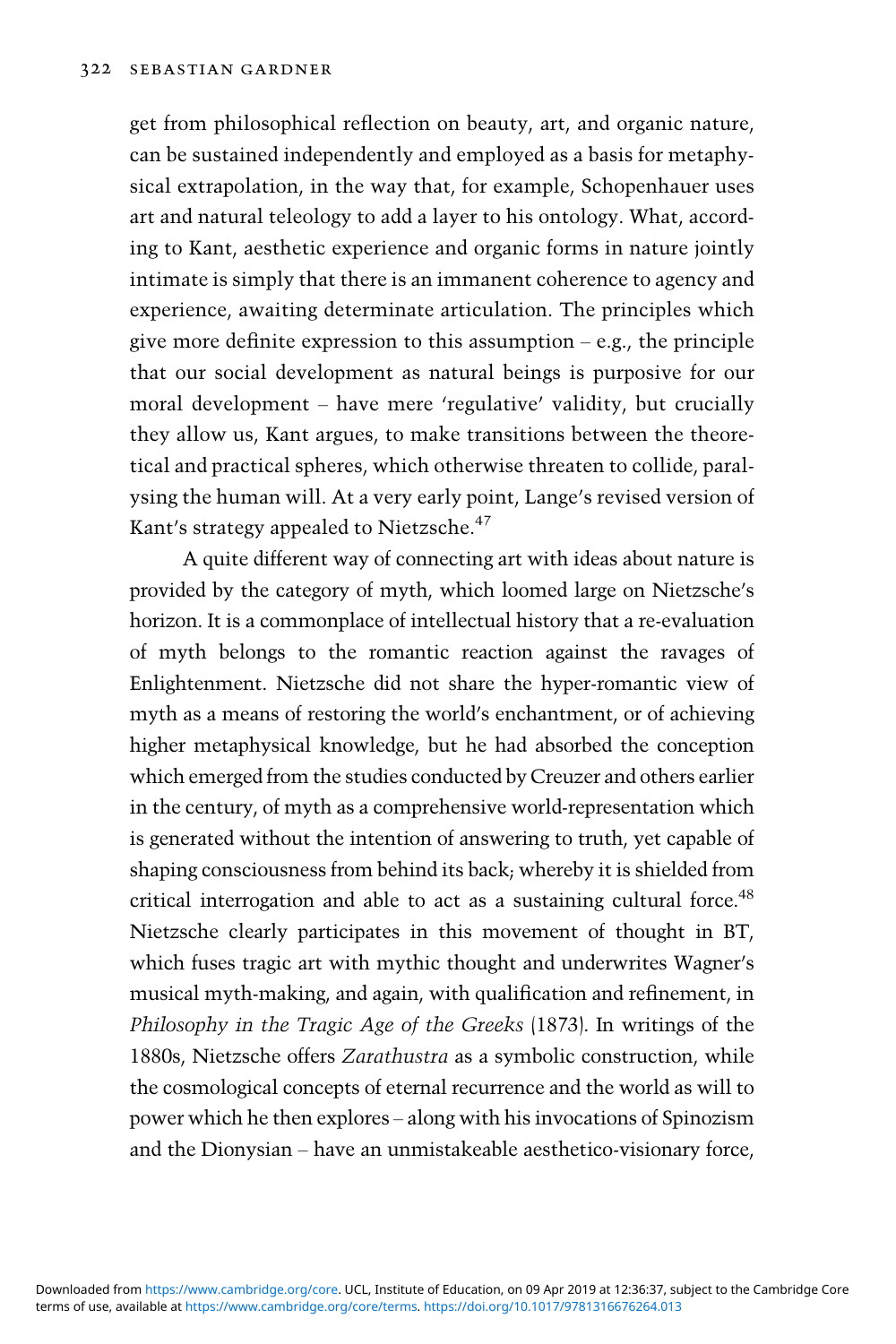seeming to call for a type of assent that no mere scientific hypothesis could command.49 It is of course also relevant that Nietzsche employs throughout the entirety of his writings amethod of compelling depiction, whereby he seeks to determine intellectual assent through an aesthetically charged experiential characterization of ideas.<sup>50</sup> Genealogy provides occasion for this practice.<sup>51</sup>

Either strategy, the Kantian or the mythopoeic, provides a way of integrating philosophy with art, natural science and the Good. If we then ask why Nietzsche does not either avow a neo-Kantian standpoint or embrace myth, the answer is surely that he regarded those avenues as exhausted and insufficiently radical. Nietzsche quickly came to see the limits, by his own measure, of what could be delivered by reworking the theory of regulative thinking and other Kantian resources,<sup>52</sup> and though his references to a philosophy of the future may hint at a transcendence of the modern predicament, there is no sign of his thinking that critical reflection as such – with its imperative of unconditional truthfulness – can be sublated in mythic vision. Thus every proto-mythic passage in the published works of the 1880s is flanked by others that suspend its doctrinal force.

The emerging suggestion is that understanding the vector of his development involves plotting Nietzsche's negative perceptions of the possibilities open to philosophical reflection. Schopenhauer is of course preeminent in setting the original boundaries, in so far as Nietzsche takes over his negative conclusions concerning metaphysical optimism, while also thinking that Schopenhauer's attempt to convert these into a new salvatory system comes to nothing. Nietzsche's early critiques of Strauss, Hartmann and other historically proximate figures show him narrowing down further the philosophical space, while his awareness of the need to locate firm ground heightens, a process which intensifies as his diagnosis deepens in the 1880s.

To extrapolate the logic of Nietzsche's position in this negative way provides, again, no direct conceptual solution to the metaphilosophical problems which his writings present, and it sets a limit to what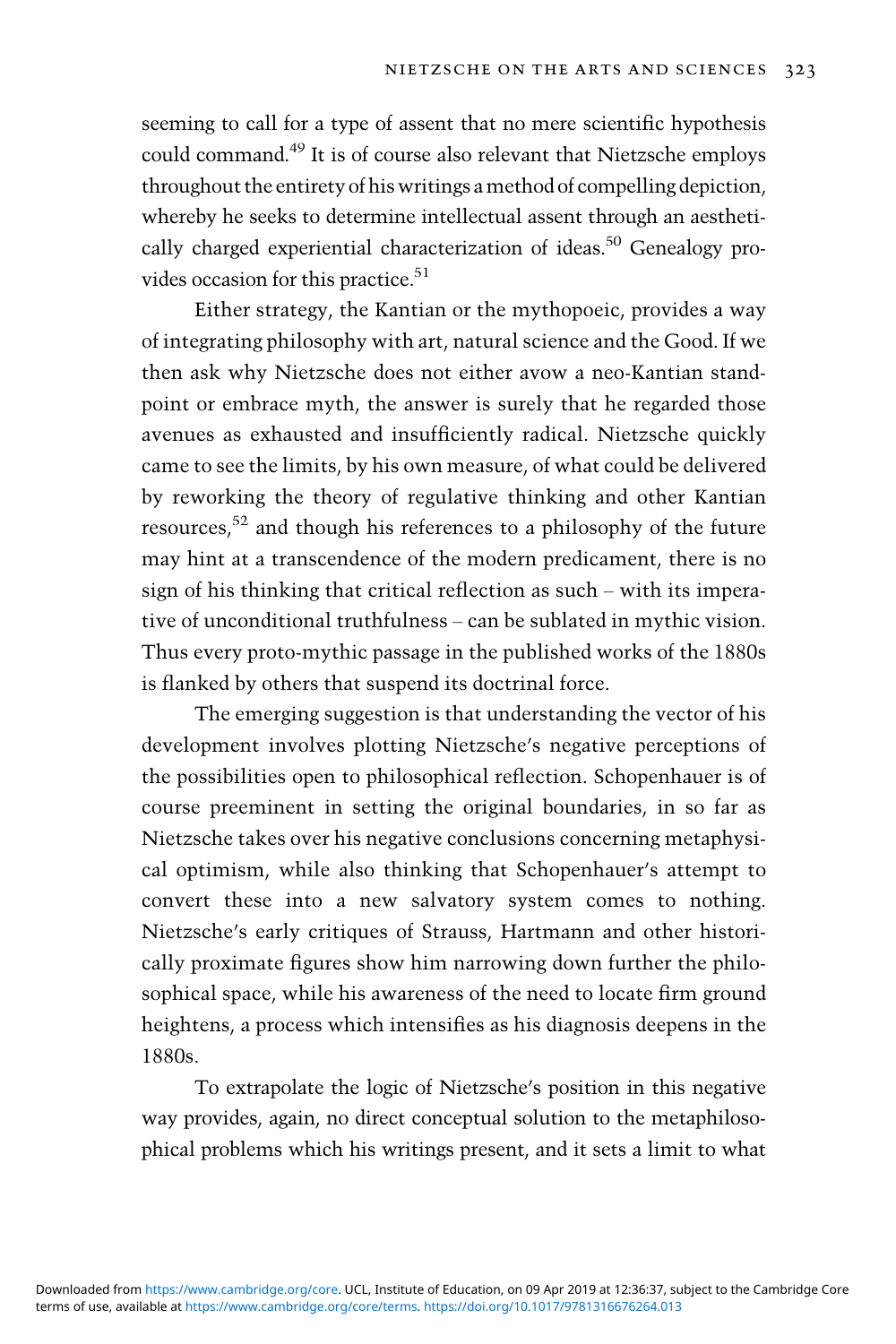positive theses we can expect to extract from them, but it may allow better sense to be made of Nietzsche as a historical figure than attempts at systematic reconstruction can provide.

It may also lead us to raise new questions: in particular, whether the failure of the constructive dimension of Nietzsche's project to keep pace with its critical dimension rebounds on the latter, by putting a question-mark over the accuracy of Nietzsche's diagnoses. If so little room for manoeuvre remains at the end of the day, then there is reason to re-examine the steps that lead Nietzsche to his assessment of our present condition. The chief resources available to us in attempting to fathom the source of our dissatisfaction with modern ethical life, Nietzsche plausibly supposes, are scientific theory on the one hand and aesthetic experience on the other – the former because its claim to truth, whatever its metaphysical limitations, has no rival, and the latter because it gives purchase to reflection that finds itself, in a manner that we cannot readily grasp, outside science. The key question concerns Nietzsche's severely contracted view, reflected in his assessment of his predecessors and contemporaries, of what philosophical reflection is able to do with these resources.

#### **NOTES**

- \* I am indebted to Tom Stern for extremely helpful comments on an earlier version of this chapter.
- 1. BT 5 (p. 33). Quotations of Nietzsche's texts are from the following: BGE = Nietzsche ([1886]2002) BT = Nietzsche ([1872]1999) D = Nietzsche ([1881]1997) GS = Nietzsche ([1882]2001) HH = Nietzsche ([1878]1996) TI = Nietzsche ([1889]2005) UM = Nietzsche ([1876]1997). 2. BT 21.
- 3. BT 18 (p. 87).
- 4. BT 14 projects a Socrates who grasps that art is 'a necessary correlative and supplement of science' (p. 71).
- 5. GS 276.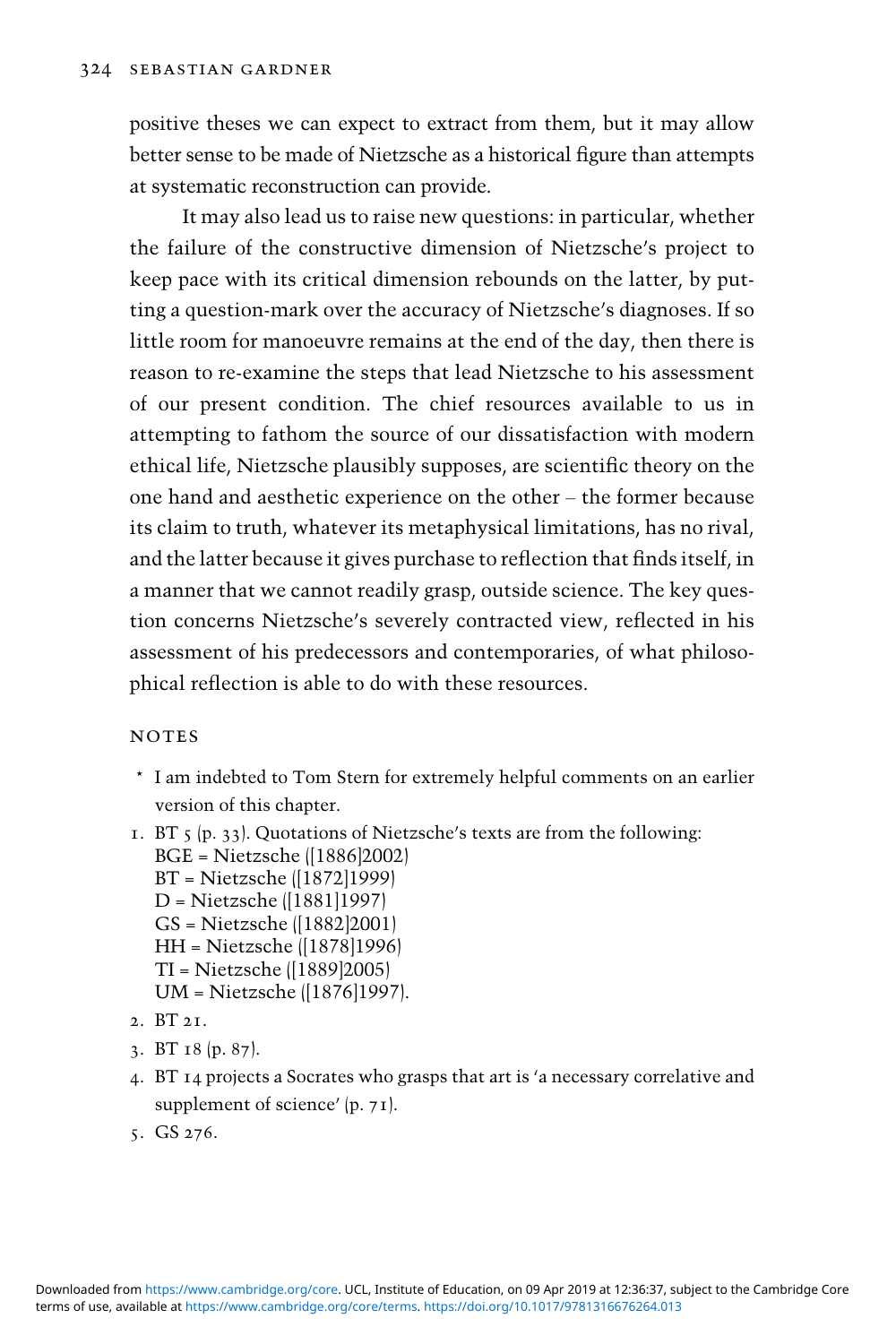- . Collated in Breazeale (1979).
- . BT 3, 4, 8. See also AOM 189, and GS 78, 107, 301, 337.
- . BT 5; KSA 12: 9[102], p. 393; TI, 'Skirmishes', 8–9.
- . e.g. HL 7.
- . RWB 8.
- 11. HH  $I=2$  (pp. 12–13). See also D 95, 551.
- . HH P 4; HH 34, 114. See also AOM 206; WS 126; D 547; GS 293; BGE 207.
- . HH 3, 23. See also D 427, 433, 450, 468, 547, 550.
- . HH 22, 23, 25, 27. See also D 453.
- . HH 3, 29, 131, 145–53, 159–60, 215, 220–2; AOM, 28, 119, 206. See also D 41, 255, 269, 324.
- . AOM 169–77: intimate a new task for art.
- . GS 107 (p. 104).
- . GS P2 4.
- . TI, 'Skirmishes', 24 restores tragedy's centrality.
- . HH 11 (p. 16). Innumerable later passages repeat the claim: e.g., GS 111.
- . HH 13 (p. 17).
- . HH 17 (p. 20).
- . For a fine-grained exposition, see Poellner (1995).
- . Resulting in widely different views: Moore (2002), Richardson (2004), Johnson (2010), and Emden (2014).
- . GS 349; KSA 13: 14[123], pp. 303–5, 'Anti-Darwin'. HH 30 explains why the struggle-for-existence interpretation is moral.
- . BGE 23. Psychology is, however, only 'the path to the fundamental problems' (p. 24). See also HH P 8 and HH II.
- . See Pippin (2010).
- . Broadly representative of aestheticism and scientism respectively (but not immediately under discussion in what follows) are Nehamas (1985), and Leiter (2015).
- . As suggested by, e.g., HH 23; CW Epilogue; KSA 13: 14[105], pp. 282–3.
- . SE 7; HH 3; GS 293.
- . These and other influences are charted in Brobjer (2008).
- . HH 131.
- . TI, 'Reason'. This is at any rate true of science when it does not allow itself to be co-opted by metaphysical need.
- . D 7.